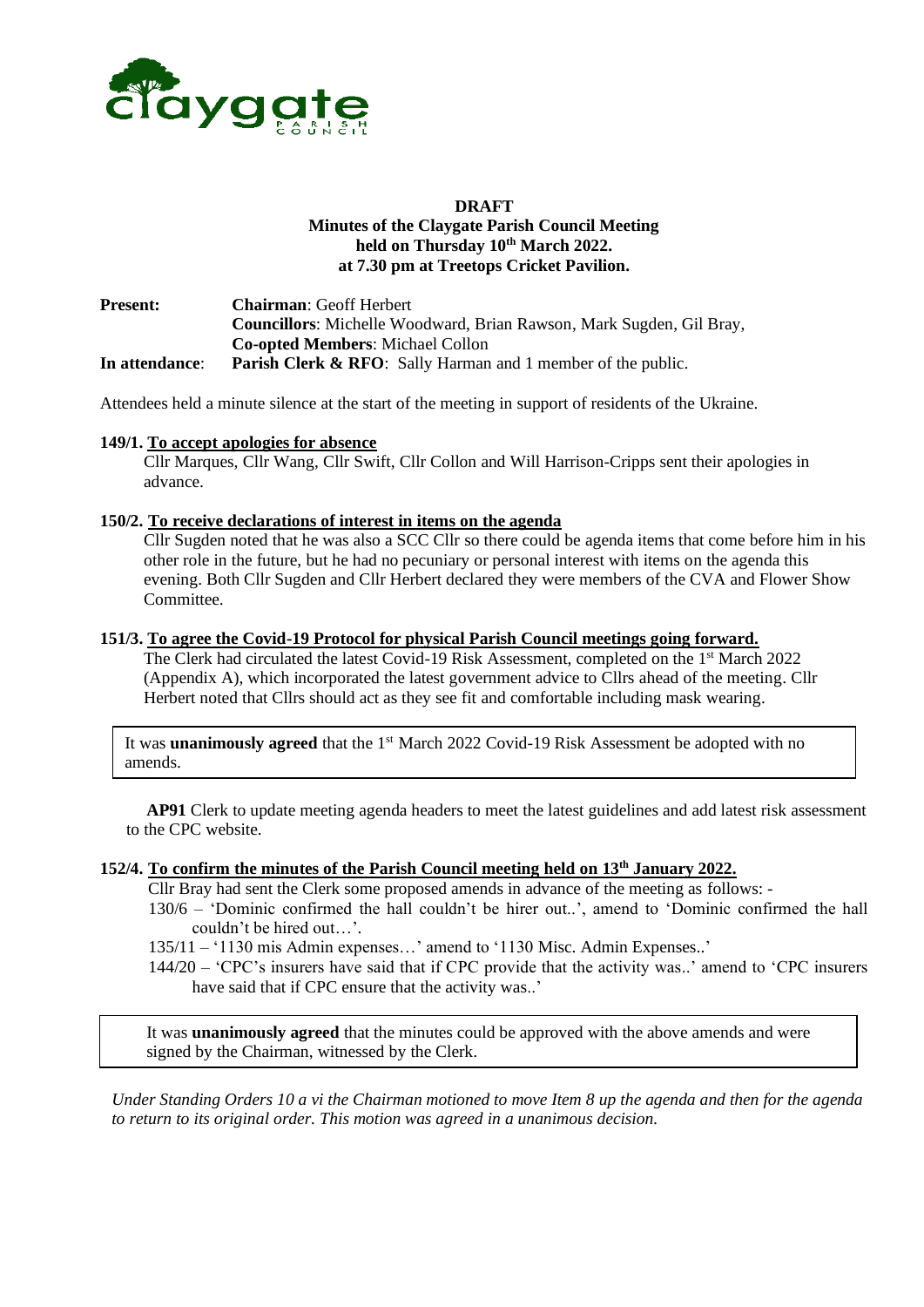#### **153/8. To consider a grant application from the Claygate Village Association (CVA) for £166 ex VAT to fund the hire of the Village Hall for the CVA's Claygate Community Day.**

The Clerk had circulated the CVA's grant application form to Cllrs ahead of the meeting.

It was agreed in a **majority decision** to grant the CVA £166 to fund the hire of the Village Hall for Claygate Community Day. 2 Cllrs abstained due to being members of the CVA.

 **AP92** Clerk to arrange payment of £166 to CVA.

### **154/5 To note the minutes from the CPC and EBC Bi-Annual Meeting held on the 25th February 2022.**

The Clerk had circulated the minutes from the CPC/EBC Bi-Annual meeting (Appendix B) attended by Cllr Bray, Cllr Rawson, the Clerk, Ray Lee Head of Strategy at EBC and Kim Tagliarini Head of EBC Planning ahead of the meeting. Cllrs noted the minutes.

### **155/6. To report on the actioning of items from previous meetings**

**AP7** Clerk to arrange bench with CRGT and arrange ceremony when installed with Ken's family. Bench and wording confirmed and with CRGT. Ceremony date TBC by CRGT. Clerk waiting David Huddart to respond on when he wants to hold. Bench has been installed and CRGT have plaque ready to add. **ON HOLD**

**AP57** Clerk to investigate Parade Millennium sign origin. **OUTSTANDING.**

 **AP62** Clerk to action Roll of Honor for Brian Rhodes Community cup on website next year when cup is returned. Clerk had requested cup be returned to Clerk. **ON HOLD**

**AP67** Clerk to arrange CIL payment and letter to Capelfield Surgery upon confirmation that money will be matched by Friends of Capelfield (FOC) Clerk had made payment ex-VAT**.** Cllr Sugden asked whether Clerk could ascertain the impact of non VAT inclusion with Capelfield. Update from Michael Collon (FOC Treasurer). FOC have made payment plus their half of VAT. Cllr Sugden noted that Capelfield can come and apply for the rest of the VAT amount if they so wish to. **DONE**

**AP69** Clerk to pick up with Chairman on Cambridge Bank signatures. Cllrs agreed to wait until May annual meeting in case roles change again. **ON HOLD**

**AP79** Clerk to write to Holy Trinity Church confirming £14,500 Grant awarded subject to being matched by funding elsewhere and allocate monies into ERM until such time payment is required. **DONE**

 **AP80** Clerk to arrange payment of £5380 Grant money to Claygate Primary School from General Reserves and allocate against Other Grants. **DONE**

**AP81** Cllrs to send Courier articles to Peter when requested (by mid-feb). **DONE**

**AP82** Clerk to meet with Peter for an April Courier kick off meeting and support as required. **DONE AP83** Clerk to confirm pre-cept of £14.15 to EBC. **DONE**

 **AP84** Clerk to arrange transfer of £25,000 from CBS to Unity Trust bank **DONE**

 **AP85** Clerk to arrange new noticeboard and re-varnishing of Parade sign. New noticeboard has been installed. Clerk to get update on re-varnishing. **IN PROGRESS**

**AP86** Cllrs to send any speaker recommendations for Claygate Village Meeting to the Clerk. **DONE AP87** Clerk to ask SALC and other local Parish Clerks what their plans are for the Jubilee and get update from CVA and Scouts **DONE** Discuss under Item 23.

**AP88** Clerk to organise communication in Courier, website and Facebook for How to Organise a Big Jubilee Lunch Street Party. Courier article done. **IN PROGRESS**

**AP89** Clerk to prepare application form and upload both policy and application form to Website for the new financial year 22/23 **DONE**

 **AP90** Clerk to arrange for safe disposal of laptop via Weee Charity. **DONE**

#### **156/7 To thank Jo Lesser for her contributions to the Parish Council and note the Notice of Vacancy.** Cllrs noted their thanks and appreciation for the contributions from Jo over the last few years.  **AP93** Clerk to send card to Jo Lesser.

## **157/9. To receive the Chairman's report and decide any action arising.**

The Chairman confirmed that the Flower Show would be going ahead this year. He noted that Claygate had largely recovered from the effects of the large storms in the middle of February and he thanked Cllr Sugden for his help with SCC and tree removal.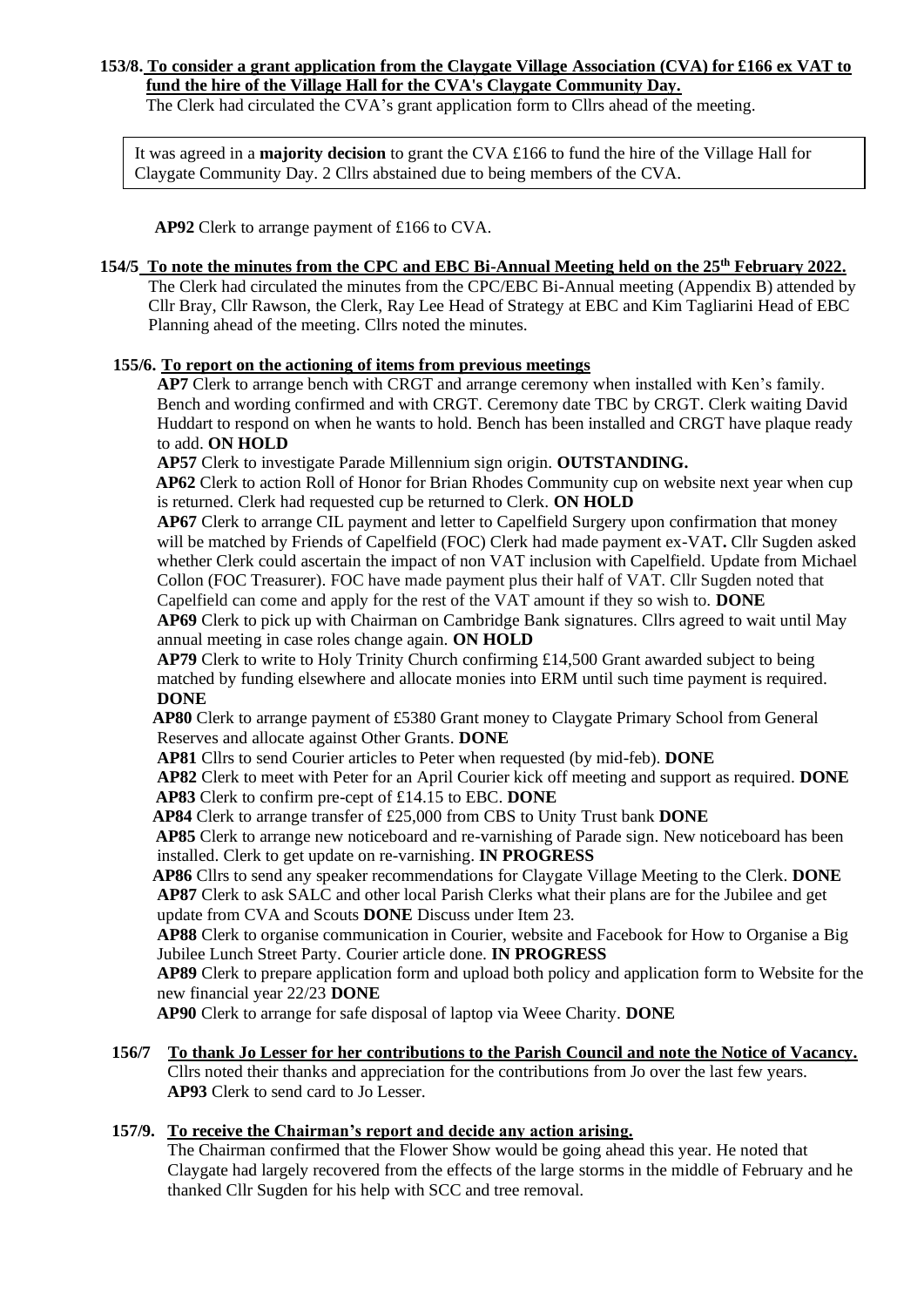### **158/10. To receive the report from the Parish Clerk & RFO and decide any action arising.**

The Clerk had circulated her report to Cllrs prior to the meeting (Appendix C). She noted that there were 2 errors as follows. It should say that CPC are accountable for Domain Security and CPC supplier is responsible and that Robbie Stewarts title was SCC Highways Environment Officer. She also noted that since circulating her report the new Parish Council noticeboard outside Boots, Hare Lane had been installed and the old one removed.

In terms of events that had taken place since her report had been circulated, she proposed to send out a statement of support for the Ukraine via Facebook and attach a Ukraine flag at an appropriate location.

 She noted that in relation to the Cllr vacancy following Jo Lessor's departure she had been contacted by Alex Mammous, Head of Electoral Service at EBC, who had informed her that a resident in Claygate had asked for the costs of a by-election for the 1 CPC Cllr post. Alex had sent the Clerk the costs as well which would be circa £6,850 if more than one candidate stands. The Clerk noted that CPC had EMR set aside for an election but this was for the May 2023 Full Parish Council elections and as such if the By-Election proceeded the Council would have to find a further circa £7,000 for the May 2023 elections. The cost of the By-Election is equivalent to 14% of the total parish Council budget for the year which would inevitably have a knock on what the Council could do for the village in 22/23. If a By-Election wasn't called the Clerk would advertise the post to residents with candidates coming to the May full Council meeting to present themselves and a decision taken costing only the Clerk hours and a few hundred pounds charge from EBC.

### **158/11. To receive the finance report including expenditure for the balance of the year and decide action arising.**

1/ Bank reconciliations and statement balances have been noted and signed by the Chairman for each month of the current financial year. The Balance Sheet as of 28<sup>TH</sup> FEBRUARY shows current assets less liabilities of £91,239; represented by General Reserves £42,832 and Earmarked Reserves of £48,407 (Appendix D). This includes the new earmarked reserves of £14,500 for Emmanuel Hall Grant and £3,077 for 22/23 Hanging Baskets. We have £48 of costs outstanding on the credit card.

 $2/Cash$  book (1) Unity Trust Payments report from 1<sup>ST</sup> JANUARY to the  $28<sup>TH</sup> FEBRUARY 2022$ shows all transactions during the period (Appendix E). Total payments for this period amount to £11,897 ex VAT. Main ex VAT costs outside of usual monthly expenditure: -

• £5,380 Grant Claygate Primary School Community Pool Drainage Project

• £1,662 Backdated September approved Clerk pay rise. Total covers salary, P32 taxes, Nis and pension between April 2021 and December 2021.

- £480 E-Mango Website Annual Service Charge.
- £100 Village hall Storage charge.

-

• £80 Training Cllr Swift and Cllr Woodward.

 $3/$  Cashbook (2) Cambridge Building Society report from the 1<sup>ST</sup> JANUARY to the 28<sup>TH</sup> FEBRUARY 2022 shows all transactions during the period (Appendix E). Total payments for this period amount to £25,025 ex VAT. This was January approved transfer to Unity Trust account with bank charge of £25 to action.

4/ Cash book (3) Unity Credit Card 1<sup>ST</sup> JANUARY to the 28<sup>TH</sup> FEBRUARY 2022 shows all transactions from the amounting to £68.39 ex VAT (Appendix E). Only ex VAT costs outside of usual monthly expenditure: -

• £11.99 for 1 month Zoom for Bi-Annual EBC/CPC meeting held on  $25<sup>th</sup>$  Feb.

5/ The Expenditure review shows that there are 4 cost areas of overspend versus budget (Appendix F):

• Other Grants at £60,905 versus £2,750 in the budget. Any CIL & Grant payments are allocated against this code. If you remove the £50,525 EMR CIL transferred into this code actual over expenditure over budget would be £7,630. This overspend was agreed at the May CPC meeting as part of the CRGT Family Garden & Pathway Grant application (£5,000) and at the Jan CPC meeting for the CPS Community Pool Drainage application (£5,380).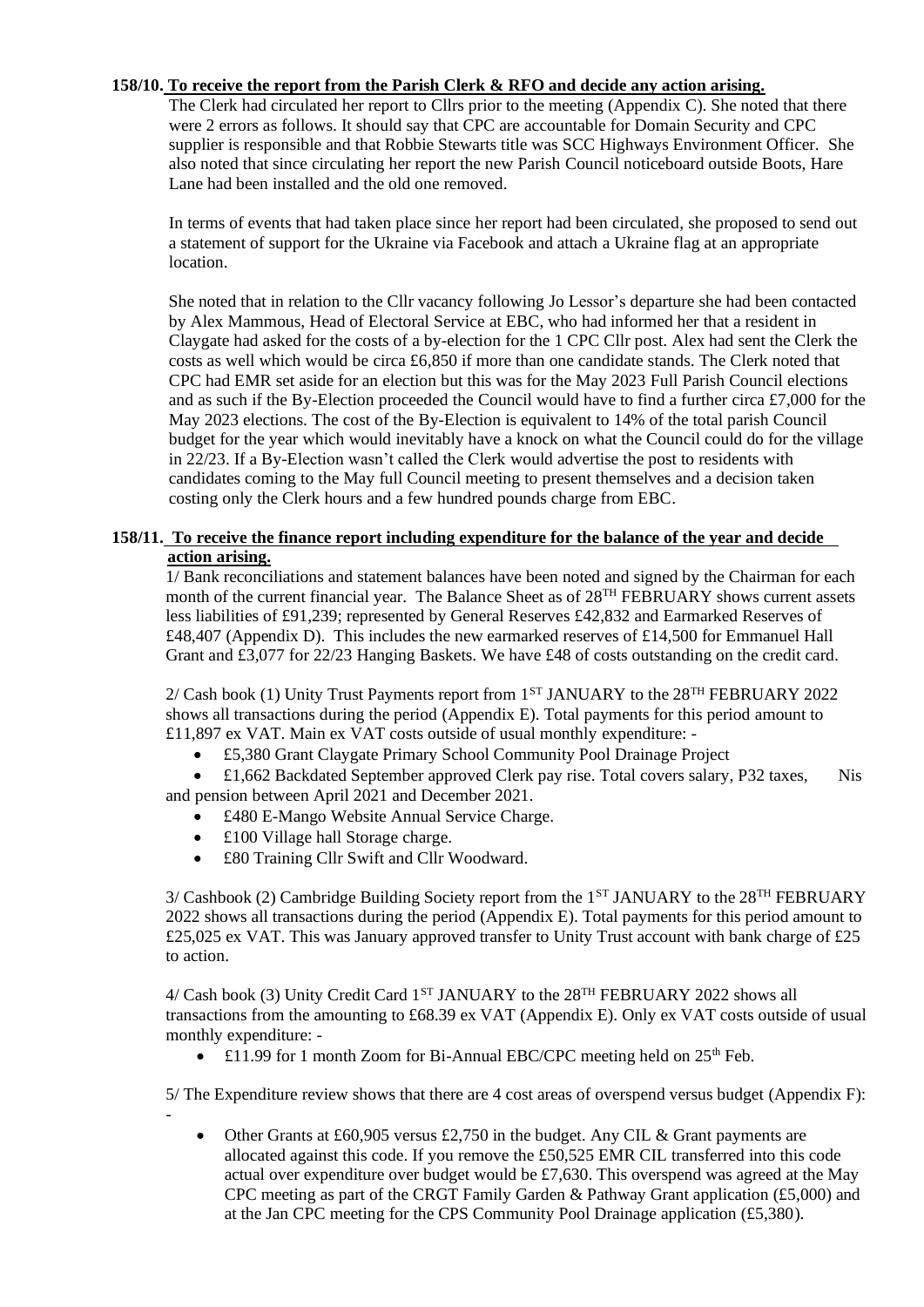- Misc. admin expenses is now over budget at 113% as Clerk incorrectly allocated office suppliers into this cost code at the start of the year. If you take 1105 Office supplies and 1130 mis Admin expenses cost code together then CPC are at 80% of total budget for the year.
- Pension now at 275% of budget as Clerk has coded it separately this year rather than into 1101 Salaries and Ers Nis like prior year and budget within Pension code is insufficiently set to accommodate this. Looking at 1101 Salaries and Ers Nis and Pension cost codes together we are tracking at 96%.
- Public projects is at 118% v budget following £2,685 payment for Ken Huddart memorial bench with was approved by CPC at their May 2021 meeting.
- Hall hire now at 109.3% v budget as Councils voted to hire larger room capacities for the full year due to Covid restrictions.

The Clerk noted that National Joint Council for Local Government had agreed new rates applicable from the  $1<sup>st</sup>$  April 2021 and that employers were encouraged to implement this pay award as swiftly as possible. She had circulated the notice on the subject from NALC to Cllrs ahead of the meeting. As the notice had come in post agenda publication the Clerk had sought advice from SALC who had confirmed that as it affected year end it could be discussed under this item on the agenda. She informed Cllrs that she was happy to leave the room for them to discuss should they so choose. No one requested for the Clerk to leave the room.

It was **unanimously agreed** to approve the proposed salary increase for SCP 32 from £18.58 to £18.90 per hour back dated to the 1<sup>st</sup> April 2021.

**AP94** Clerk to action backdated salary increase.

The Clerk also noted that since she had published the agenda she had been contacted with a new proposed Mobile phone contract for 24 months at £9.17 plus VAT saving CPC circa £55 p.a.

It was **unanimously agreed** to approve the new mobile phone contract for £9.17 for 24 months.

**AP95** Clerk to confirm new mobile phone contract.

The Clerk noted that she expected circa £6,700 of costs to come in for this month so she was expecting General Reserves to settle around £36,000 for the full year which is circa 70% of the precept.

It was **unanimously agreed** that the Chairman and Clerk as RFO could sign the Balance Sheet, Income and Expenditure Reports and Cash books.

#### **159/12. To note the timetable for 21/22 Year End Close Down and Internal and External Audit.**

 The Clerk had circulated the proposed timetable for 21/22 Year End Close Down, Internal and External Audits. EBC had confirmed that they can deliver within the tight timescales CPC require in May. Sue Bushby, who has carried out Internal Audits for CPC for years, has retired so this years Internal Audit will be carried out by Christina Bann at EBC. The Clerk was now in process of tidying up invoicing and loading budgets ready for the next financial year.

#### **160/13. To formally approve the £800 ex VAT expenditure for emergency tree removal works from the Firs Verge following Storm Eunice.**

The Clerk noted that under guidance from Mulberry and Co, CPC's financial advisers, the HT&E Committee had held an emergency Zoom call on Friday  $25<sup>th</sup>$  February to approve £800 ex VAT to remove unsafe debris left by a fallen tree on the Firs Verge following Storm Eunice.

It was **unanimously agreed** to approve the £800 ex VAT and allocate against 3104 HGS Projects cost centre.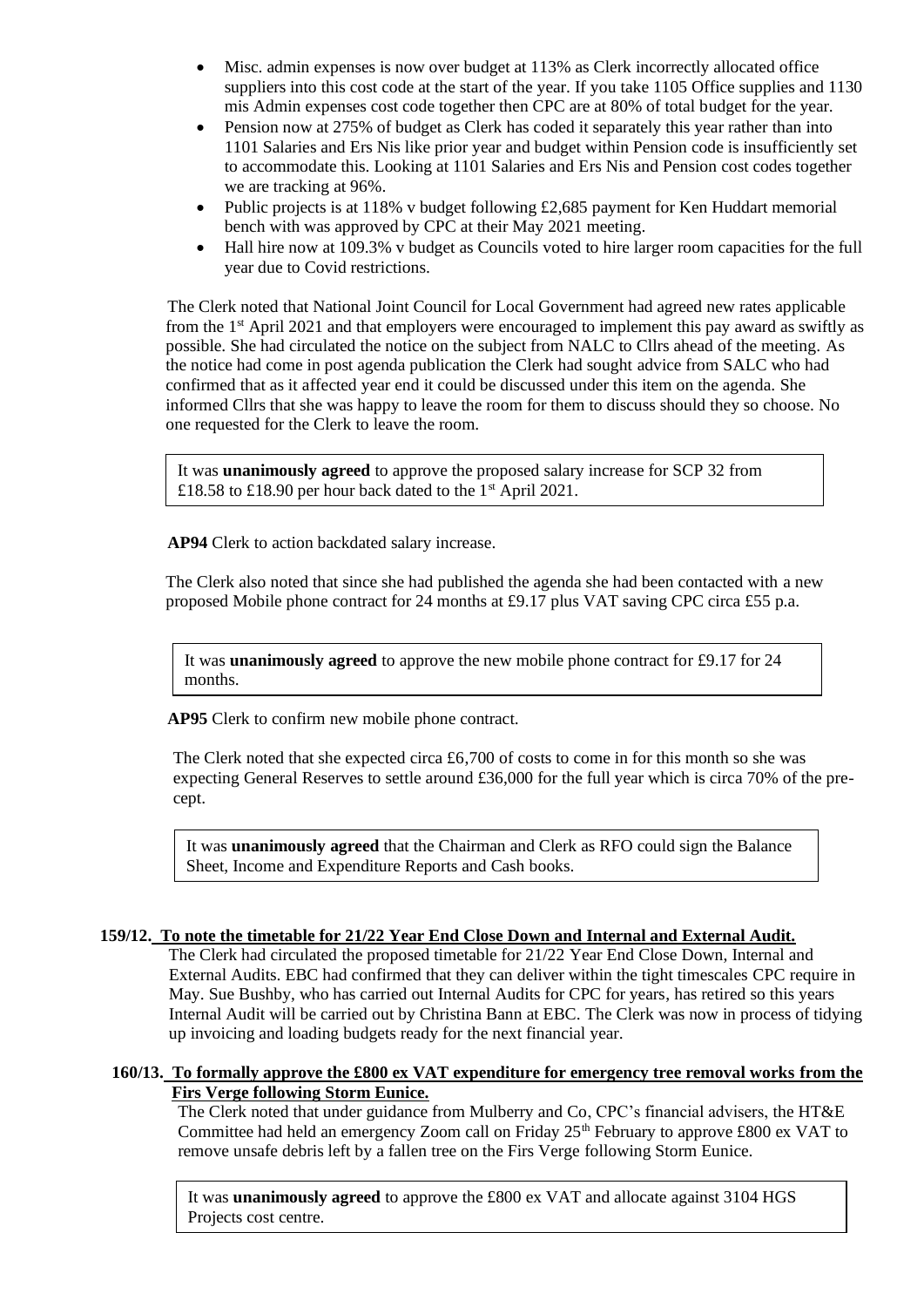The Clerk noted that a stump remained and that Cllrs may want to have it ground out.

It was **unanimously agreed** to leave the stump to provide a habitat for local wildlife.

### **161/14. To note the final bill of £3,077.40 plus VAT for 30 hanging baskets and 7 summer/winter troughs for 22/23 to be invoiced by Elmbridge Borough Council in 22/23.**

The Clerk updated Councillors that EBC had confirmed they had entered a new 3 year contract with incumbent supplier for Hanging Baskets and had confirmed as such the costs as £3077.40 plus VAT to the Clerk. CPC had already approved the expenditure for 30 hanging baskets and 7 summer/winter troughs for 22/23 at their prior meeting. CPC will not receive the invoice until 22/23 unlike last year and as such the Clerk had Earmarked monies in the CPC Accounts.

#### **162/15. To receive and approve the revised Planning Committee remit.**

Clerk had circulated the proposed new Planning Committee Remit, approved at the Planning Committee on the  $24<sup>th</sup>$  February (Appendix G). Cllr Bray spoke. He noted the changes were formatting and lamentation related and that the context remained the same.

It was **unanimously agreed** to approve the revised Planning Committee Remit.

**AP96** Clerk to update Planning Remit on Website

#### **163/16. To note and agree the proposed addition to the Standing Orders confirming the delegation process in the absence of a Chair at Committee meetings.**

Cllr Sugden asked to defer this to the next full Parish Council meeting.

**AP97** Clerk to add to May CPC meeting agenda.

### **164/17. To note the updated Risk Assessments for the Highway Garden Sites (HGS) and Holding Public meetings.**

 The Clerk had circulated 3 updated HGS risk assessments (Volunteers, Site Inspections and General) to Cllrs ahead of the meeting (Appendix H). She noted that the Council should probably consider a more formal annual tree inspection on HGS.

It was **unanimously agreed** to the approve the 3 HGS Risk Assessments.

**AP98** Clerk to add annual tree inspection to 31<sup>st</sup> March HT&E agenda.

Clerk had circulated Holding Public Meetings risk assessment (Appendix I) ahead of meeting.

It was **unanimously agreed** to the approve Holding Public Meetings Risk Assessment.

#### **165/18. To agree to the removal of the Parish Council landline at the Village Hall.**

The Clerk noted that she was working from home and as such she believed the Village Hall landline provided no purpose. She had consulted SALC who had confirmed there is no official requirement. The cost saving would be £318 ex VAT p.a. The Clerk would need to update all communications.

It was **unanimously agreed** to the remove the Village Hall landline and have the Clerks mobile number on all correspondence going forth.

**AP99** Clerk to action phone number amend where required and cancel landline contract.

### **166/19. To note the Parish Council plan for the Annual Village Meeting being held on the 17th March 2022.**

The Clerk confirmed that the Speakers were all set and that the agenda was up. It was agreed that the Chairman would speak.

**AP100** Chairs of Committees to send any updates to Chairman.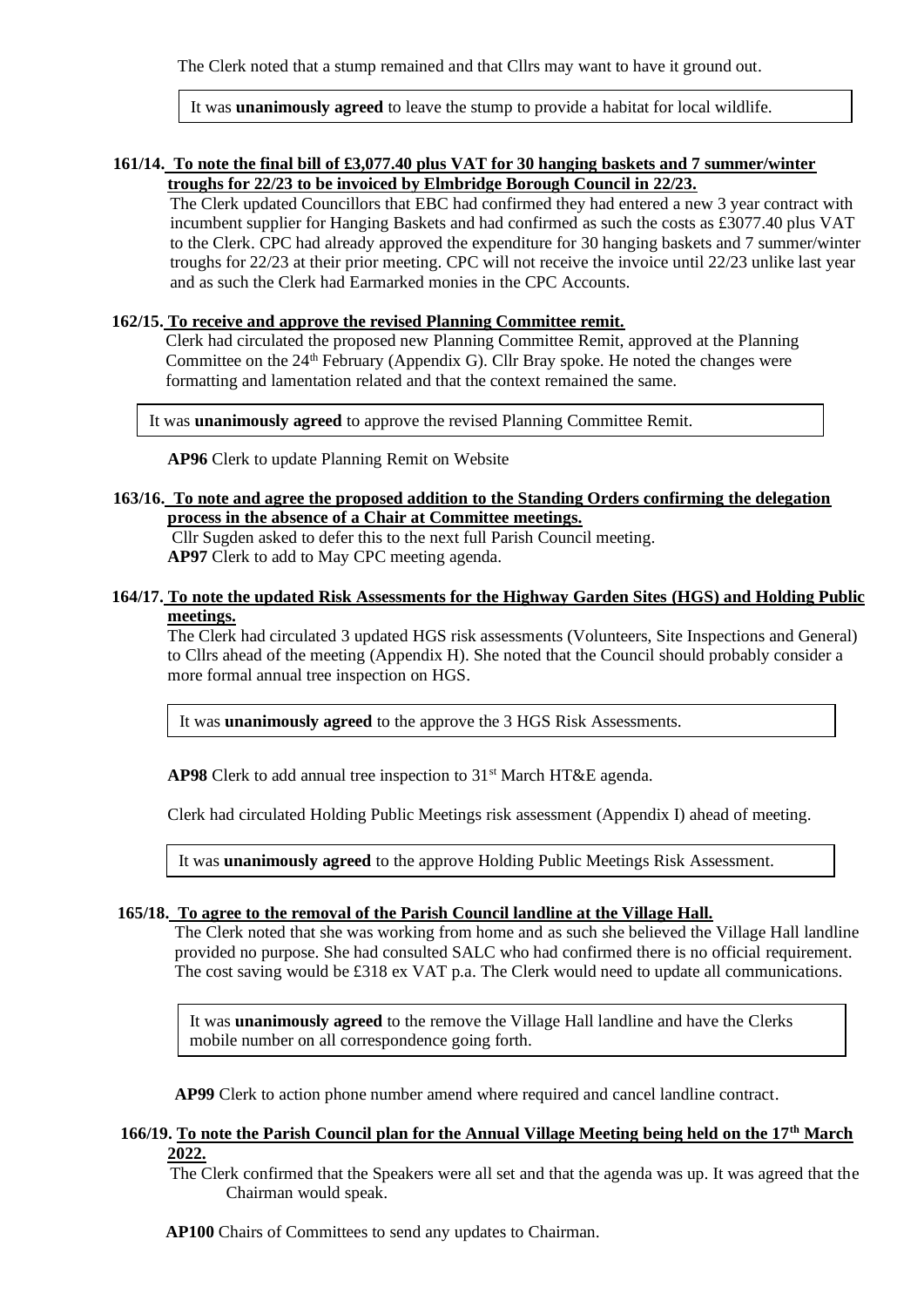**AP101** Clerk to bring hard copies of prior minutes. **AP102** Cllr Sugden to organise refreshments.

## **167/20. To note the Parish Council plan for Claygate Community Day on the 23rd April 2022.**

The Clerk had circulated time slots to Cllrs for the 23rd April ahead of the meeting. The Clerk proposed that she order leaflets (general CPC one and Planning Committee one), extra Courier copies, Brian Rhodes Cup poster and a table banner which could be used at the Claygate Community Day, Claygate Recreational Ground Trust Pavilion and Family Garden Opening Ceremony and then the Flower Show

It was **unanimously agreed** that the Clerk could spend up to £500 from the Communications budget on leaflets, banners, Couriers and posters.

**AP103** Clerk to organise banners, leaflets and posters.

## **168/21. To consider the invitation for the Parish Council to attend the Claygate Recreational Ground Trust Pavilion and Family Garden Opening Ceremony on the 24th April 2022.**

It was **unanimously agreed** that CPC should have a stand at the opening ceremony to offer the same communication as the Claygate Community Day.

**AP104** Clerk to confirm attendance to CRGT and send out rota for stand attendance to Cllrs. **AP105** Clerk to organise poster stating how much money the CPC had given towards the Pavilion and Family Garden.

## **169/22. To note the Parish Council plan for Claygate Clean Up Day on the 30th April 2022.**

The Clerk updated the Committee on her progress so far. She confirmed that the Scouts and Youth Club were pulling a team together. EBC Joint Waste Solutions had confirmed collection at 2 points (Car park Hare Lane by Champion timber) and the carpark behind 43 Fox Warren. EBC Parking team had agree a parking charge suspension from 10am to noon on the day. The Clerk has submitted an article for April Courier. The CPC Insurers had confirmed cover under the current policy subject to following terms:- Providing that it is risk assessed, there is under 500 people attending at any one time and they are not litter picking on roads that are over 30 MPH. The Clerk asked for Cllr's help to bring items from village hall and return them on day. Cllr Sugden and Cllr Bray offered their assistance. **AP106** Clerk to order additional litter pickers and banner and chase Butchers for free sausage rolls.

### **170/23. To confirm the Parish Council plans for the Queens Platinum Jubilee weekend 2nd June to the 5 th June 2022.**

The Clerk updated the Committee that the CVA were putting up Union Jack Flags and the Scouts were doing their own thing. She had feedback from other Clerks in Surrey that on the whole they were providing grants, if asked, to other Community groups to assist in event organisation. Larger Councils such as Godalming and Farnham were more involved with organizing events as they have the budget and staff. Smaller PC's mainly appear to be encouraging others to do things e.g. informal picnics. She noted that the CPC so far has an article in Courier on 'How to organise a Street Party'. She was going to put on the CPC website and send link out via FB.

She asked whether Cllrs would consider gifting some play equipment to EBC for new playground refurb. Cllrs agreed this could be an option.

**AP107** Clerk to look into how the CPC could go about gifting a piece of Playground equipment to EBC to go in over and above their planned refurbishment and bring back to next CPC meeting.

#### **171/24. To confirm the Parish Council plans for the Claygate Flower show on the 9th July 2022.** It was agreed that CPC should have a stall.

**AP108** Clerk to book a stall and add to next full CPC meeting for discussion.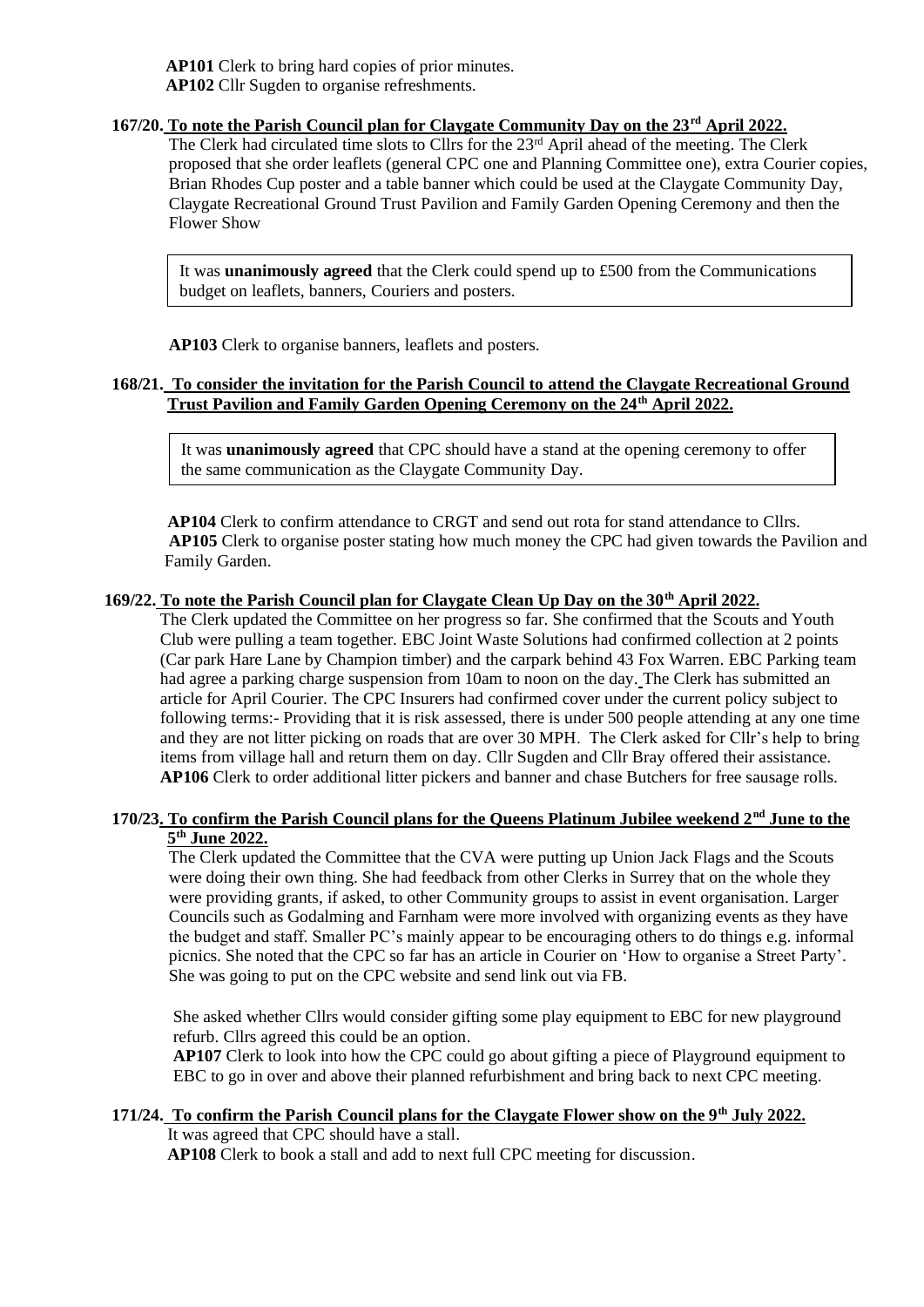#### **172/25. To receive an update from the Planning Committee including the latest on the EBC Local Plan and agree any action arising.**

The Clerk had circulated an update from Cllr Bray ahead of the meeting (Appendix J). Cllr Bray noted that the Draft Local Plan had been published on the 8/3 ahead of the EBC Cabinet meeting on the 16/3 as anticipated. If approved there would be a 6 week period for interested parties to submit representations as to the proper preparation of the plan which would likely be over the Summer. Cllrs agreed that a Village meeting would need to be held and it would need to be within the first few weeks of the 6 week representation period. Cllr Bray confirmed he was liaising with Phillipa Jarvis (CPC's Planning Consultant) to get her preliminary review of the Draft Local plan. **AP109** Cllr Bray to get final cost proposal from Philippa Jarvis for her assistance with the Draft Local plan and representations.

Cllr Bray then went on to ask Cllr's permission to write to 2 mobile companies to ask for their 5G mast rollout plans. He proposed to mirror EBC's communications. His goal was to try and engage the mobile companies in a dialogue about minimizing the hardware impact of the 5G delivery in the village.

It was **agreed in a unanimous decision** that Cllr Bray could send a letter to the 2 mobile companies requesting their 5G Mast Rollout plans.

**AP110** Cllr Bray to send letter to 2 mobile companies requesting their 5G mast rollout plans.

Finally, Cllr Bray update Cllrs on the differences between the EBC Constitution and that on the EBC website regarding rules for planning applications going to sub-committee. Cllr Sugden noted that the EBC/CPC charter should be reviewed to see what was agreed between the two organisations in this regard.

**AP111** Cllr Bray to review EBC Charter.

### **173/26. To receive an update from the Highways, Transportation and Environment Committee and agree any action arising.**

The Clerk updated Cllrs on the SCC rules for Highway tree removal. Any trees that SCC consider "dangerous" are ranked 1-5. P4s have a 6-12 month timescale to be felled to a 1 metre stump (they have over 2800 of these in the system at the moment) and that P5s have a more immediate timescale (ideally within 6 - 12 weeks) and they still have over 800 of these in the system. They noted that that is why the P3s or lower have still not been removed as yet, although they are all in the system. SCC have just 2 people walking every road in the county logging every single tree. The smaller roads have a 5 year cycle and the more major routes are 3 yearly.

The Clerk had been notified by SCC that Cllrs could either pay  $\pounds$ 180 ex VAT to grind out the stump on the Parade and SCC would pay for a tree and organise it all or SCC would have to leave the stump as is.

It was **unanimously agree**d to pay the £180 ex VAT to grind out the stump on the Parade.

**AP112** Clerk to instruct SCC to action stump grinding.

Clerk updated Cllrs on the Bridleway flooding south of the A3. She noted that she had sent a picture of the latest flooding to Savills who replied saying that they had not yet received the report from their external consultants, but this will lead to further work this spring/summer.

Cllrs noted that SCC had made changes to the Bus Stop on Hare Lane by Dalmore Avenue so to improve accessibility to the bus for all users.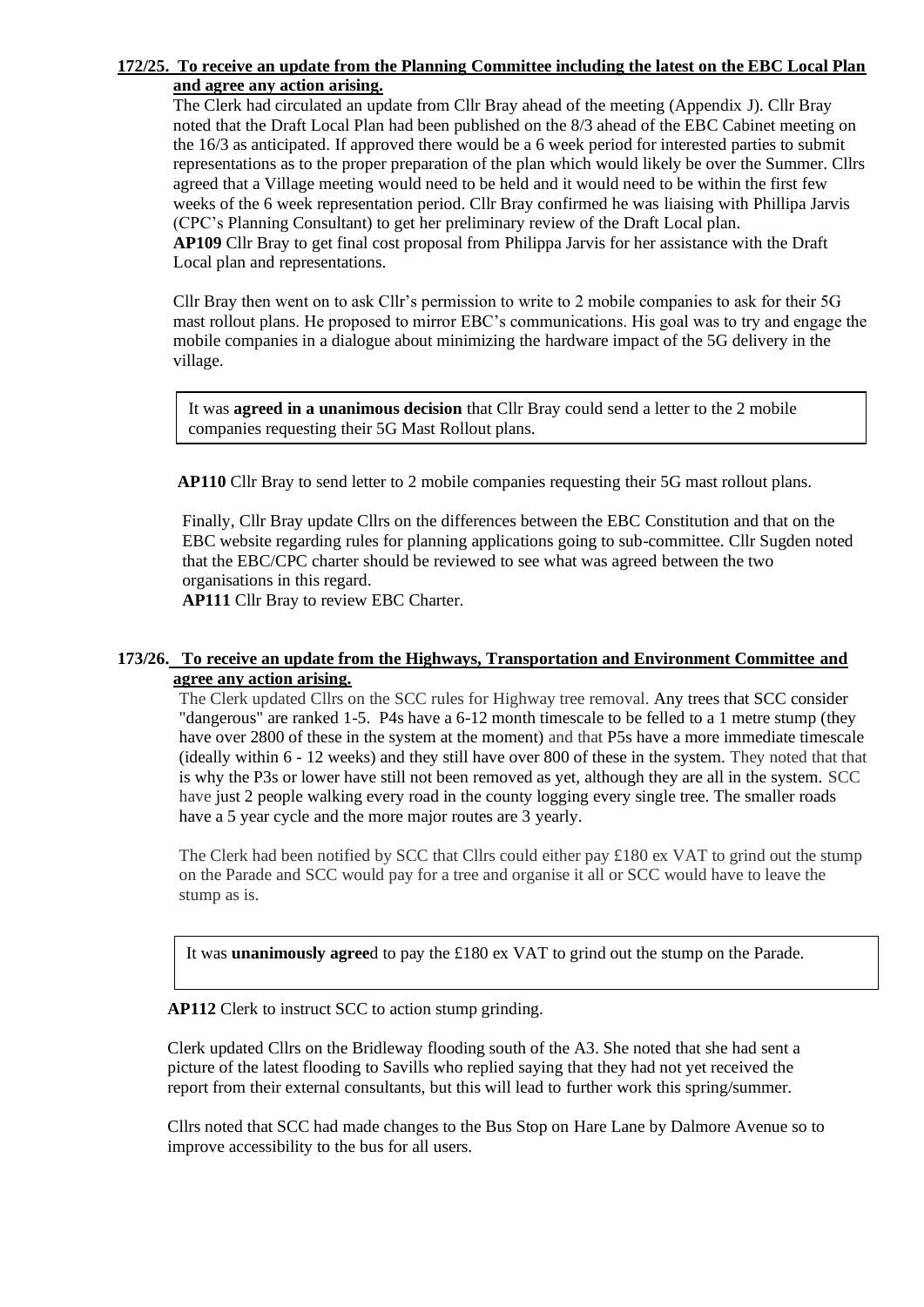#### **174/27. To consider Cllr Sugden's request to move the Annual Parish Council meeting to Monday 23rd or Tuesday 24th May 2022.**

It was agreed in a **majority decision** to move the Annual Parish Council meeting to Tuesday 24<sup>th</sup> May 2022.

**AP113** Clerk to update website and organise meeting room.

#### **175/28. Communications, specifically the April Courier.**

The Clerk confirmed the edition was all on track. The Clerk asked Cllrs to think about when they would want their next publication as they may want to consider a leaflet drop to support the Draft local Plan Village meeting in the Summer.

#### **176/29. Matters for information purposes only.**

None.

The next meeting of the Claygate Parish Council would be on the 24th May 2022. Meeting closed at 21h35

**Signed………………………………………………………as a true and fair record of the meeting.**

**Date………………………….**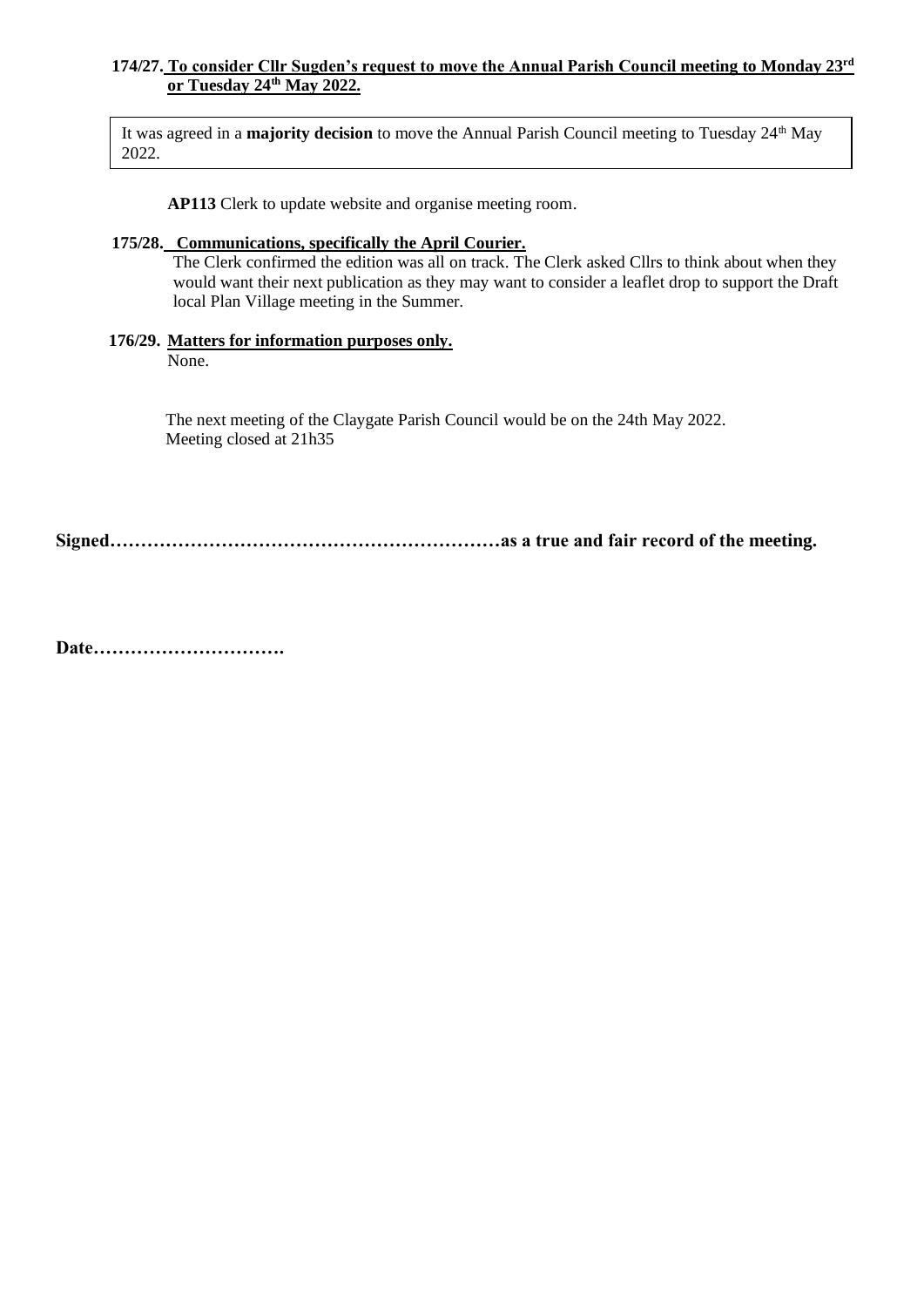## **Appendix B**

#### **Notes of a Zoom Meeting between EBC & CPC on Friday, 25th February 2022, at 11:00 Present:** Ray Lee, Strategic Director, EBC; Kim Tagliarini, Head of Planning Services, EBC; Gil Bray, Chairman, CPC Planning Committee; Brian Rawson, Chairman CPC Highways, Transport and Environment Committee; Sally Harman, Clerk & RFO, CPC.

# **A. PLANNING MATTERS**

# **1. EBC Local Plan Update**

Kim Tagliarini confirmed that the Draft Local Plan (DLP) will be brought to the Elmbridge Cabinet meeting on 16 March for consideration. If EBC Cabinet agrees, the draft plan will then go to a Special Elmbridge Borough Council meeting on 22 March 2022. Papers for the 16 March were expected to be published on the 9 March. If the DLP is approved by Council on 22 March 2022, a formal Publication Date would be announced, following which would be a 6 week period to allow interested parties to make representations. As the election purdah period would be commencing on the 28<sup>th</sup> March 2022 this 6 week period will not commence until after the May elections in the summer. She noted that EBC had an internal communication plan they were working to which would ensure CPC would be kept fully up to date.

## **2. Masts**

Cllr Bray noted that the 2021/2336 Bridle Road Prior Approval Schedule 2, Part 16, Class A: Proposed 5G telecoms installation now had 67 objections and only 3 in favour and that the CPC Planning Committee had voted to pursue the matter of asking EBC to strategically engage Telecom installers to deliver the objectives of 5G connectivity but with minimal hardware obtrusiveness. Kim noted that EBC's Paul Falconer had written to a number of Telcom installers about holding meetings to discuss mast requirements in the Borough but as yet had not head back. Kim noted that EBC don't disagree with the proactive approach of engaging the Telecoms installers but that Telecom installers know that they have no requirement to engage Borough or Parish Councils. EBC understands the need for connectivity but not at any cost.

• CPC to take the proposal to their next Planning Committee to write to Telecom's Installers asking for them to engage proactively with CPC & to write to MP Dominic Rabb to ask for his support in engaging Telecom installers to deliver 5G connectivity but with minimal hardware obtrusiveness. Kim to be looped in on any communications made.

## **3. Clarification of rules for when Planning Applications go to sub-committee.**

Cllr Bray noted that there appeared to be differences between the rules for applications going to Sub-Committee in the EBC Constitution and that detailed on their website. Kim noted that in 2019 amends to the Scheme of Delegation and Thresholds for the Planning Committee were agreed. She didn't agree that the Constitution and website were out of line.

- Kim to send link to minutes of the meeting where the Scheme of Delegation and Thresholds for the Planning Committee amends were agreed and to confirm what communications occurred to CPC at the time.
- CPC to ensure the CPC communications are aligned to EBC's Scheme of Delegation and Thresholds for the Planning Committee.

## **B. HIGHWAYS, TRANSPORT & ENVIRONMENT MATTERS.**

## **1. Flytipping/Woodstock Lane**

Ray Lee noted that a new Highways team will be in place in SCC from the end of March 2022 and should see patrol frequency return. EBC were continuing to work on strategic projects to support surveillance and prosecution in the area.

## **2. Waste Collection**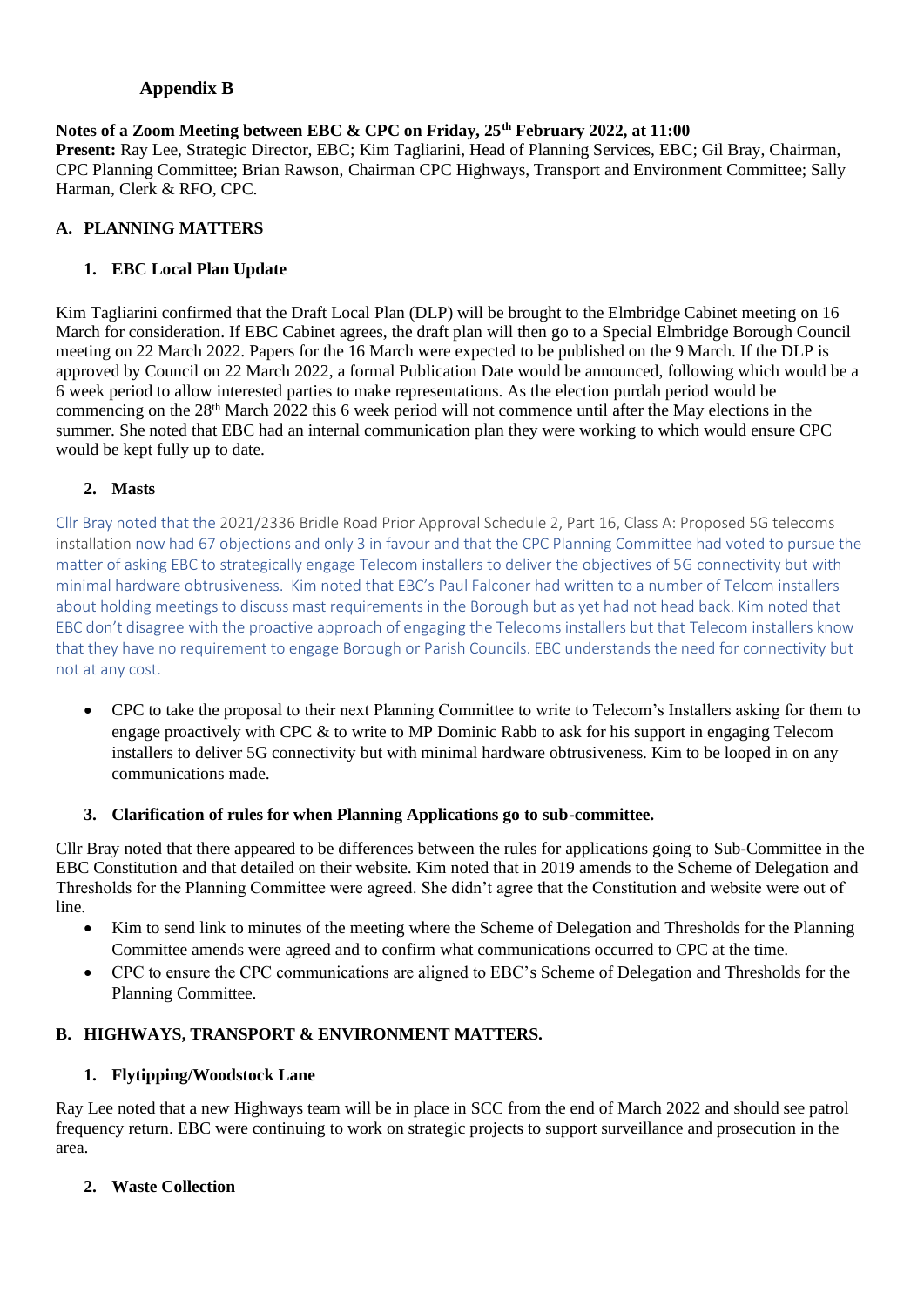Ray Lee confirmed that a monthly garden waste collection service would resume from the  $7<sup>th</sup>$  March 2022 and then the plan was to recommence fortnightly collections shortly after. For garden waste subscriptions, people's payment would be moved on and residents will only pay for what they receive. Communications had gone out to residents from EBC on Thursday 24<sup>th</sup> February 2022.

## **3. Procurement Contract delays for Hanging Baskets and Ground Maintenance**

The Clerk confirmed that following delays in agreeing Hanging Basket contracts she had just received communication that the contract had been agreed and that the CPC order for 22/23 had been placed. Cllr Rawson noted he was happy that the current Hanging Basket suppliers had succeeded in maintaining the contract as they did an excellent job last year.

Ray Lee noted that the Grounds Maintenance tender was in progress and would shortly be decided.

## **4. New Contract for 13 HSG Sites Managed by CPC**

The Clerk updated EBC that a new 3 year contract had been agreed with the incumbent contractor back in Nov 2021 to manage the 13 Highway Garden Sites in Claygate.

## **5. New Community Climate and Nature Grant**

The Clerk updated EBC on the arrival of a Climate improvement focused Grant arriving in the new financial year. Details will be on the CPC website shortly.

## **6. Heavy Load Restriction Changes to Clayton Rd by RBK**

CPC noted that they had submitted an objection to RBK for the removal of Heavy Load Restrictions on Clayton Road which would allow heavy good vehicles to flow through the heart of the village.

- Ray Lee said he would look into whether EBC could submit a late representation.
- Clerk to send the CPC Objection letter she had circulated to the EBC Cllrs to Ray Lee.

## **7. Claygate Clean Up Day 30th April 2022**

The Clerk noted that Claygate would be holding a Clean Up Day on the  $30<sup>th</sup>$  April 2022.

## **OTHER**

The Clerk noted that the next 3 points were for information purposes only.

- Claygate Annual Village Meeting 17<sup>th</sup> March 2022
- Claygate Community Day 23rd April 2022
- Claygate Pavilion and Family Garden Opening Ceremony 24<sup>th</sup> April 2022

It was agreed that the next Bi-Annual meeting would be held in 6 months and would be held in person at the EBC Civic Centre.

*Meeting Closed: 11h45*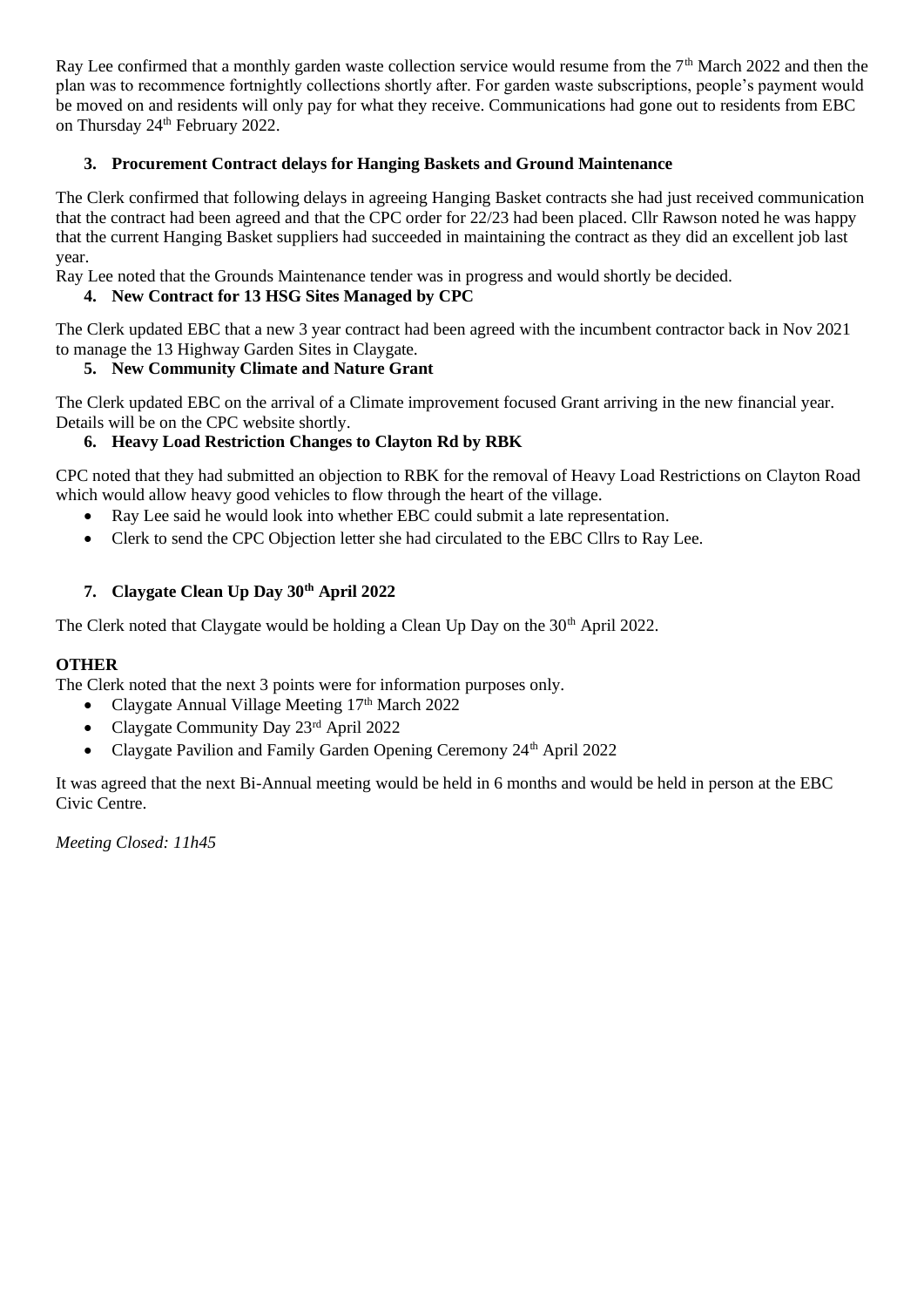## **APPENDIX C**

## **EVENTS**

- Preparing for Annual Village Meeting, Claygate Clean Up Day, Claygate Community Day and Claygate Rec Pavilion opening.
- Attended Surrey Local Council Clerk forum on the 22<sup>nd</sup> February
- Attended the Domain Security Workshop with the Cabinet Office on the 3<sup>rd</sup> March. The Clerk notes that the Central Digital and Data Office (CDDO) state CPC are accountable for domain name security and our supplier (Kimcell) are accountable. We are getting support from CDDO to improve CPC knowledge as well as remote monitoring.

## **FINANCE**

- Preparation for 21/22 Year End close down with Rialtas and EBC Internal Auditors.
- Clerk still to update Cambridge Bank Signatories but transfers have meant she had to wait to restart the process again.

## **POLICY**

- Clerk prepared Climate Grant Application form to go live with new policy in New year.
- Updated Planning Remit proposal submitted to full council.
- Reviewed Risk assessment for Covid-19, Public Meetings and 13 HGS sites CPC manage.
- The Department for Levelling Up, Housing and Communities (DLUHC) has notified the National Association of Local Councils (NALC) that the appropriate sum for the purpose of section 137(4)(a) of the Local Government Act 1972 (the 1972 Act) for local (parish and town) councils in England for 2022/23 is £8.82 per elector. This is the amount as a result of increasing the amount of £8.41 for 2021/22. This enables the first tier of local government to spend a limited amount of money for purposes for which they have no other specific statutory power, helping them continue to invest their small share of council tax to support and improve their communities.

## **COVID-19**

- Clerk continuing to add Physical meeting Covid protocol to full Parish Council meetings as the legislation has changed.
- Covid Testing unit was back in Torrington Lodge car park in Feb/March. Clerk has communicated out closure dates via Facebook page.
- Directional communications remain on website should residents require further information.
- Clerk has updated agenda headers to match current government guidelines.

## **COMMUNICATIONS**

- Courier Clerk has written 7 articles for the Courier covering Pre-cept, Grants, Queens Jubilee, Brian Rhodes Cup, Ukraine Crisis, Storm Damage and how to report a problem. She is meeting Peter regularly to assist with the April issue.
- Facebook followers now up to 287. No money has been spent to boost and the growth in followers is purely organic.

## **OTHER**

- Hanging Baskets have been ordered and billing to occur 22/23.
- Storm Eunice Noticeboard and Firs Verge Tree damage. Quotes for tree removal. Directional communications on noticeboards to use Village Hall ones until new boards arrives. New one coming early. Arriving with installer 3/3. Hoping installer can complete a.s.a.p. Pushing SCC to come and clear damaged Cherry on Dalmore and branches on corner of
- New sign revarnishing booked for April.
- Clerk preparing comm's for Brian Rhodes Cup.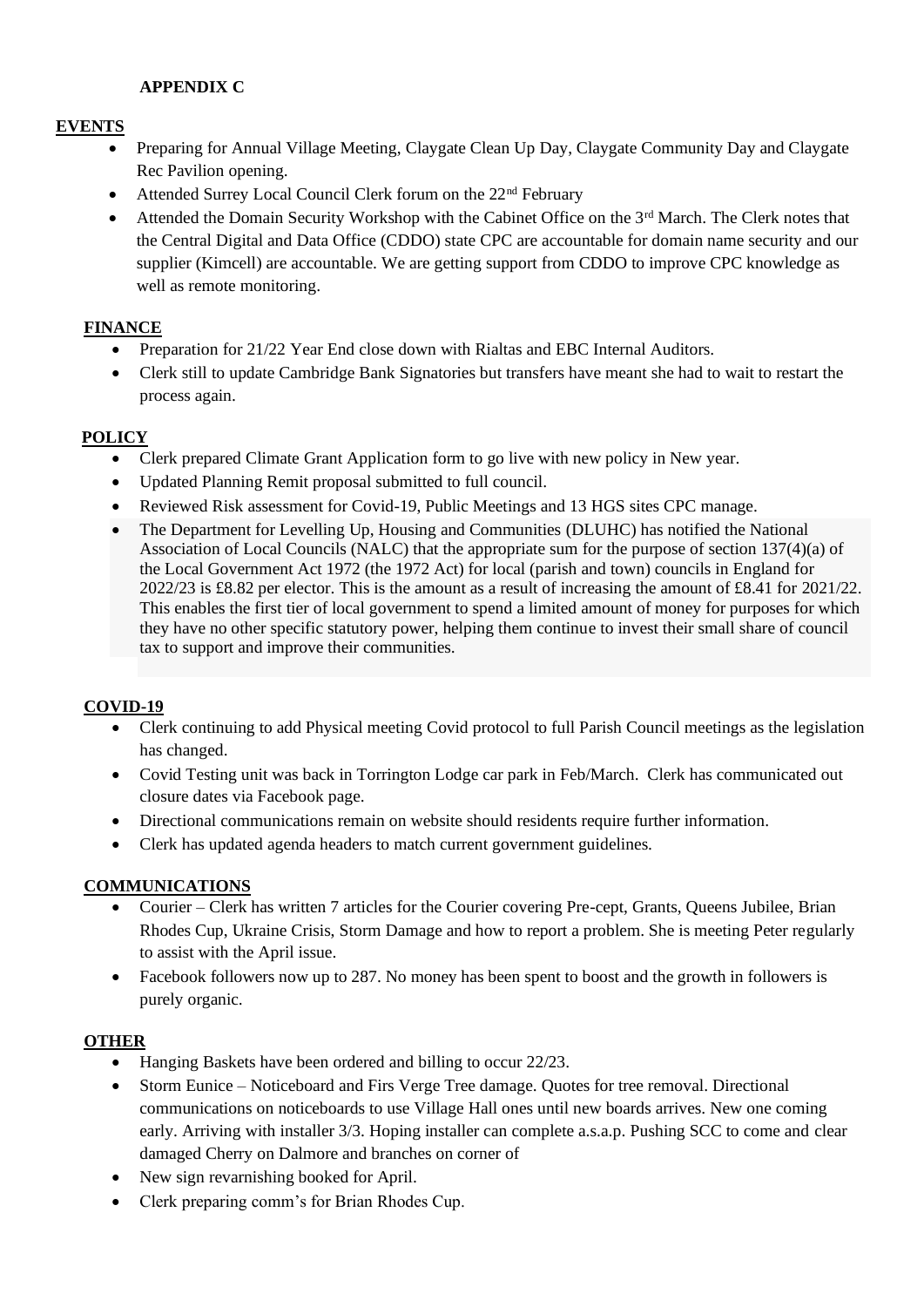#### **PEOPLE moves**

- Resignation of Cllr Lessor has been received by EBC Proper Officer and official resignation process has commenced. Notice of Vacancy has been displayed on Noticeboards and on website.
- Anthony Jeziorski, Head of EBC Environment has left. Restructure taking place.
- Robbie White, new SCC Highways Officer for Claygate.
- Ray Lee has taken over as the Proper Office for EBC.

#### APPENDIX D – Balance Sheet

| 08/03/2022      | <b>Claygate Parish Council</b> |                                               |        |        |                 |  |  |  |
|-----------------|--------------------------------|-----------------------------------------------|--------|--------|-----------------|--|--|--|
| 08:49           |                                | Balance Sheet as at 28th February 2022        |        |        |                 |  |  |  |
| 31st March 2021 |                                |                                               |        |        | 31st March 2022 |  |  |  |
|                 |                                | <b>Current Assets</b>                         |        |        |                 |  |  |  |
| 1.808           |                                | VAT Control A/c                               | 769    |        |                 |  |  |  |
| 55              |                                | Petty Cash                                    | 55     |        |                 |  |  |  |
| 86,776          |                                | Cambridge                                     | 51,952 |        |                 |  |  |  |
| 21,074          |                                | Unity Trust                                   | 38,510 |        |                 |  |  |  |
|                 |                                |                                               |        |        |                 |  |  |  |
| 109,713         |                                |                                               |        | 91,287 |                 |  |  |  |
|                 |                                | 109,713 Total Assets                          |        |        | 91,287          |  |  |  |
|                 |                                | <b>Current Liabilities</b>                    |        |        |                 |  |  |  |
| 0               |                                | Unity Credit Card                             | 48     |        |                 |  |  |  |
| 176             |                                | Credit Card Liabilities                       | ō      |        |                 |  |  |  |
| 20              |                                | Accruals                                      | Ö      |        |                 |  |  |  |
| 196             |                                |                                               |        | 48     |                 |  |  |  |
|                 |                                | 109,517 Total Assets Less Current Liabilities |        |        | 91,239          |  |  |  |
|                 |                                | <b>Represented By</b>                         |        |        |                 |  |  |  |
|                 |                                | 48.950 General Reserves                       |        |        | 42,832          |  |  |  |
|                 |                                | 7,850 EMR Election Fund                       |        |        | 7,850           |  |  |  |
|                 |                                | 35,000 EMR CIL Claygate School Pool           |        |        | 0               |  |  |  |
|                 |                                | 17,717 EMR CIL 20/21                          |        |        | 2.192           |  |  |  |
|                 |                                | 0 EMR CIL 21/22                               |        |        | 20.787          |  |  |  |
|                 |                                | 0 EMR Grant Emmanuel Hall 21/22               |        |        | 14,500          |  |  |  |
|                 |                                | 0 EMR Hanging Baskets 22/23                   |        |        | 3.077           |  |  |  |
|                 | 109,517                        |                                               |        |        | 91,239          |  |  |  |
|                 |                                |                                               |        |        |                 |  |  |  |

| Signed:<br>Chairman<br>ひんとうしんがく しんそうせいしょ | Date |  |
|------------------------------------------|------|--|
| Signed:<br>Responsible<br>Financial      |      |  |
| Officer                                  | Date |  |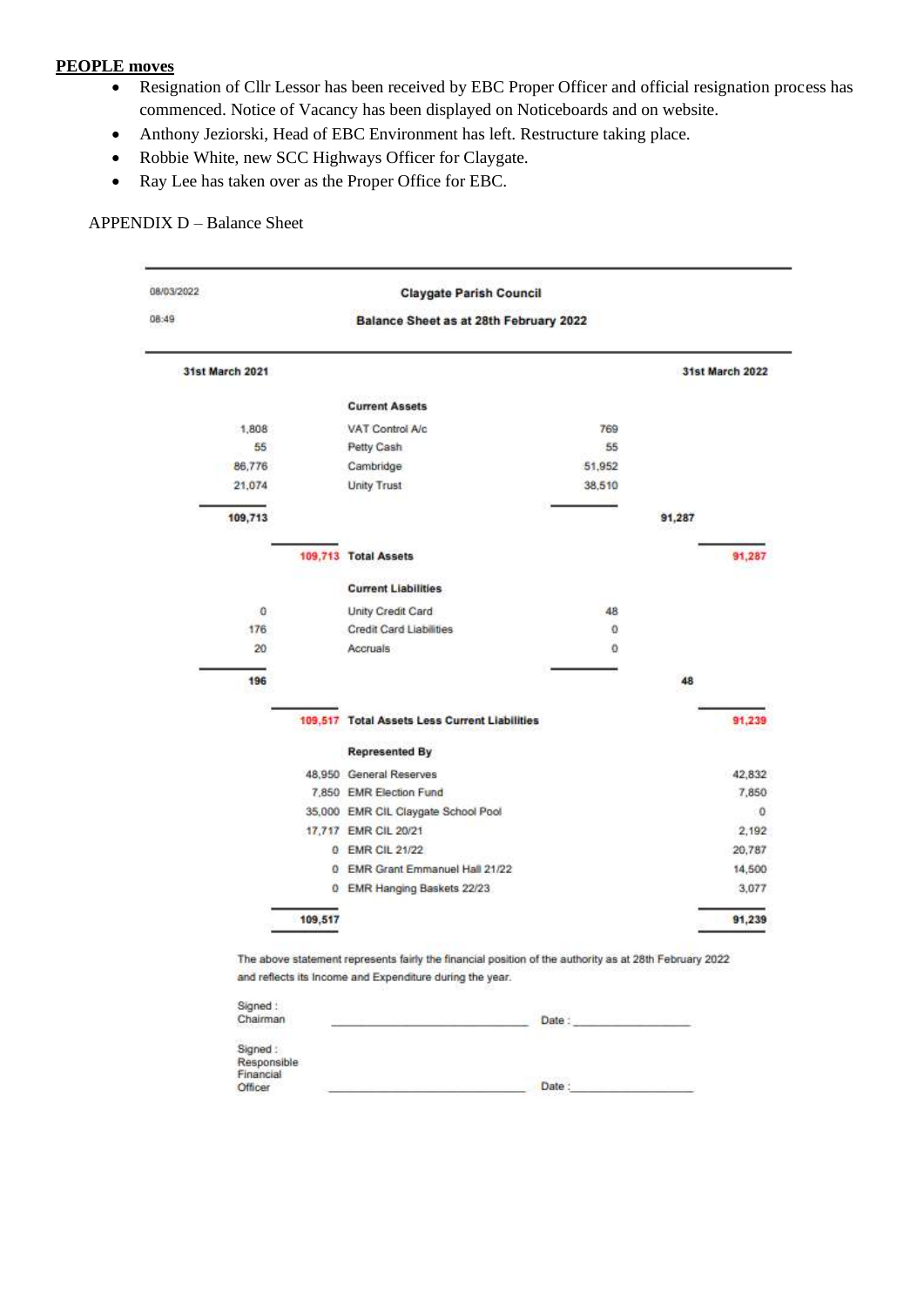### APPENDIX  $\mathbf{E}-\mathbf{CASHBOOKS}$

| Date: 08/03/2022    |                                          |             |              | <b>Claygate Parish Council</b>                  |                   |          |            |                                | Page 1                                     |
|---------------------|------------------------------------------|-------------|--------------|-------------------------------------------------|-------------------|----------|------------|--------------------------------|--------------------------------------------|
| Time: 08:53         |                                          | Cashbook 1  |              |                                                 |                   |          |            |                                | User: SH                                   |
|                     |                                          |             |              | <b>Unity Trust</b>                              |                   |          |            |                                |                                            |
|                     |                                          |             |              | Payments made between 01/01/2022 and 28/02/2022 |                   |          |            |                                |                                            |
|                     |                                          |             |              |                                                 |                   |          |            | <b>Nominal Ledger Analysis</b> |                                            |
| Date                | Payee Name                               | Reference   | £ Total Amnt | E Creditors                                     | £ VAT             |          | A/c Centre |                                | £ Amount Transaction Details               |
| 10/01/2022 TalkTalk |                                          | DD          | 31.80        |                                                 | 5.30              | 1110     | 101        |                                | 26.50 Monthly Phone Bill                   |
| 14/01/2022 Vodafone |                                          | DD          | 16.21        |                                                 | 2.70              | 1110     | 101        |                                | 13.51 Clerk Mobile phone                   |
|                     | 17/01/2022 Paul Garden Services          | <b>BACS</b> | 600.00       |                                                 |                   | 3102     | 301        |                                | 600.00 December HGS<br>Maintainence        |
|                     | 17/01/2022 Claygate Recreation Ground Tr | BACS        | 123.74       |                                                 | 20.62             | 1106     | 101        |                                | 103.12 Treetops Meeting<br>Rm Bookings     |
|                     | 17/01/2022 Mulberry and Co.              | BACS        | 48.00        |                                                 | 8.00              | 1103     | 101        |                                | 40.00 Training ClIr Swift                  |
|                     | 17/01/2022 Claygate Village Hall Assoc.  | <b>BACS</b> | 48.45        |                                                 |                   | 1106     | 101        |                                | 48.45 Village Hall Meeting<br>Rm Bookng    |
|                     | 18/01/2022 Unity Credit Card             | CC Jan 22   | 89.63        |                                                 |                   | 250      |            |                                | 89.63 Credit Card Monthly<br>Payment       |
|                     | 18/01/2022 Lloyds Bank                   | DO          | 3.00         |                                                 |                   | 1132     | 101        |                                | 3.00 Credit Card Monthly<br>Fee            |
|                     | 21/01/2022 Nest Pension                  | BACS        | 99.71        |                                                 |                   | 1137     | 101        |                                | 99.71 Pension Adjust April<br>21-Dec 21    |
|                     | 27/01/2022 SCC Claygate Primary School   | <b>BACS</b> | 5,380.00     |                                                 |                   | 1306     | 103        |                                | 5,380.00 Grant Drainage CPS<br>Pool Prject |
|                     | 28/01/2022 Sally Harman                  | BACS        | 952.62       |                                                 |                   | 1101     | 101        |                                | 952.62 January Clerk Salary                |
| 28/01/2022 HMR & C  |                                          | <b>BACS</b> | 292.20       |                                                 |                   | 1101     | 101        |                                | 292.20 Jan P32                             |
|                     | 28/01/2022 Sally Harman                  | <b>BACS</b> | 912.61       |                                                 |                   | 1101     | 101        |                                | 912.61 Clerk Salary Incr Apr-<br>Dec 21    |
| 28/01/2022 HMR & C  |                                          | <b>BACS</b> | 650.08       |                                                 |                   | 1101     | 101        |                                | 650.08 P32 Adjust Apr-Dec<br>21            |
|                     | 28/01/2022 Nest Pension                  | DD          | 48.13        |                                                 |                   | 1137     | 101        |                                | 48.13 January Clerk<br>Pension             |
| 08/02/2022 E-Mango  |                                          | BACS        | 576.00       |                                                 | 96.00             | 6102     | 601        |                                | 480.00 EMango Annual<br>Service Charge     |
|                     | 08/02/2022 Claygate Village Hall Assoc.  | <b>BACS</b> | 24.22        |                                                 |                   | 1106     | 101        |                                | 24.22 Jan Hall Hire                        |
|                     | 08/02/2022 Claygate Vilage Hall Assoc.   | <b>BACS</b> | 100.00       |                                                 |                   | 1106     | 101        |                                | 100.00 Village Hall Storage<br>Charge      |
|                     | 08/02/2022 Claygate Vilage Hall Assoc.   | <b>BACS</b> | 10.00        |                                                 |                   | 1120 101 |            |                                | 10.00 Village Hall Affiliation<br>Fee      |
|                     | 10/02/2022 Paul Garden Services          | <b>BACS</b> | 600.00       |                                                 |                   | 3102 301 |            |                                | 600.00 HGS Jan Monthy<br>Maintance         |
|                     | 10/02/2022 Mulberry and Co.              | <b>BACS</b> | 48.00        |                                                 | 8.00              | 1103 101 |            |                                | 40.00 Training Cilr<br>Woodward            |
| 10/02/2022 TalkTalk |                                          | DD          | 31.80        |                                                 | 5.30              | 1110 101 |            |                                | 26.50 Talk Talk Phone Bill<br>Feb          |
| 11/02/2022 Vodafone |                                          | DO          | 16.21        |                                                 | 2.70              | 1110     | , 101      |                                | 13.51 Clerk Mobile Feb                     |
|                     | 14/02/2022 Castle Water Limited          | DD          | 14.38        |                                                 |                   | 3102     | 301        |                                | 14.38 Oct 21-May 22<br>Water Bill          |
|                     | 16/02/2022 Lloyds Bank                   | DO          | 3.00         |                                                 |                   | 1132 101 |            |                                | 3.00 Credit Card Monthly<br>Fee            |
|                     | 16/02/2022 Unity Credit Card             | Feb CC      | 33.84        |                                                 |                   | 250      |            |                                | 33.84 Feb Credit Card<br>Payment           |
|                     | 20/02/2022 Claygate Recreation Ground Tr | <b>BACS</b> | 82.50        |                                                 | 13.75             | 1106     | 101        |                                | 68.75 March Meeting Rms<br>CRGT            |
|                     | 20/02/2022 Claygate Recreation Ground Tr | BACS        | $-82.50$     |                                                 | $-13.75$ 1106 101 |          |            |                                | -68.75 March Meeting Rms<br>CRGT           |

Subtotal Carried Forward:

10,753.63  $0.00$  148.62 10,605.01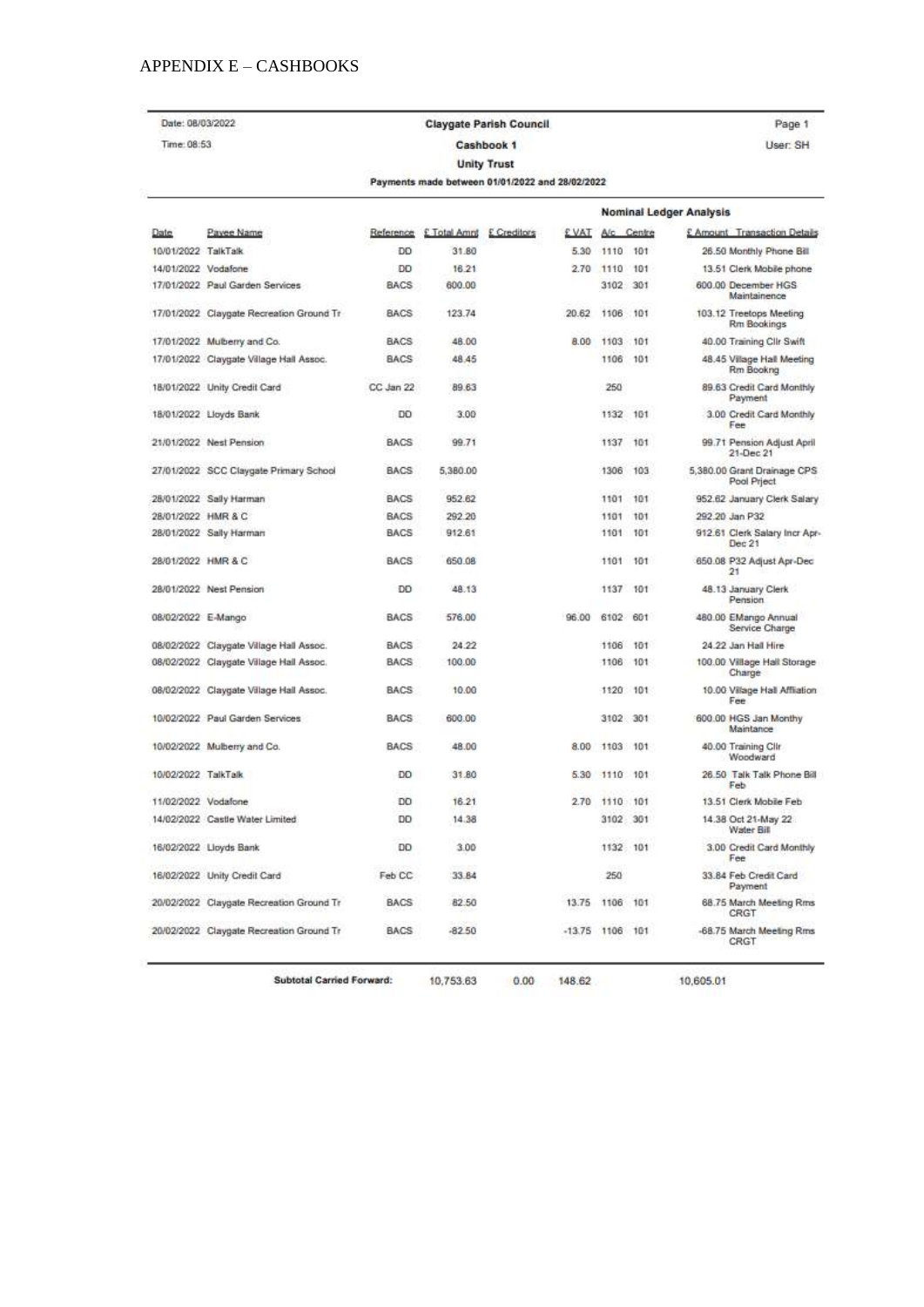| Date: 08/03/2022 |                         |                        |                                                 | <b>Claygate Parish Council</b> |             |      |            | Page 2                           |  |  |  |
|------------------|-------------------------|------------------------|-------------------------------------------------|--------------------------------|-------------|------|------------|----------------------------------|--|--|--|
| Time: 08:53      |                         |                        |                                                 | Cashbook 1                     |             |      |            | User: SH                         |  |  |  |
|                  |                         |                        |                                                 | <b>Unity Trust</b>             |             |      |            |                                  |  |  |  |
|                  |                         |                        | Payments made between 01/01/2022 and 28/02/2022 |                                |             |      |            |                                  |  |  |  |
|                  |                         |                        |                                                 |                                |             |      |            | <b>Nominal Ledger Analysis</b>   |  |  |  |
| uma<br>Date      | Payee Name              | Reference              | £ Total Amnt £ Creditors                        |                                | <b>EVAT</b> |      | A/c Centre | E Amount Transaction Details     |  |  |  |
| 28/02/2022       | HMR & C                 | BACS                   | 292.20                                          |                                |             | 1101 | 101        | 292 20 P32 Feb 2022              |  |  |  |
|                  | 28/02/2022 Sally Harman | <b>BACS</b>            | 952.62                                          |                                |             | 1101 | 101        | 952.62 Clerk Salary Feb<br>2022  |  |  |  |
|                  | 28/02/2022 Nest Pension | <b>DD</b>              | 48.13                                           |                                |             |      | 1137 101   | 48.13 Clerk Pension Feb.<br>2022 |  |  |  |
|                  |                         | <b>Total Payments:</b> | 12.046.58                                       | 0.00                           | 148.62      |      |            | 11,897.96                        |  |  |  |

|                                        |                |           |             |              |            | Page 1                                                                     |  |  |
|----------------------------------------|----------------|-----------|-------------|--------------|------------|----------------------------------------------------------------------------|--|--|
|                                        |                |           | Cashbook 2  |              |            | User: SH                                                                   |  |  |
|                                        |                |           | Cambridge   |              |            |                                                                            |  |  |
|                                        |                |           |             |              |            |                                                                            |  |  |
|                                        |                |           |             |              |            |                                                                            |  |  |
| Payee Name                             | Reference      |           | £ Creditors | <b>EVAT</b>  | A/c Centre | £ Amount Transaction Details                                               |  |  |
| 02/02/2022 Unity Trust                 | CBS Trans      | 25.000.00 |             |              | 240        | 25,000.00 CBS Feb Transfer                                                 |  |  |
| 02/02/2022 Cambridge Buildling Society | D <sub>D</sub> | 24.66     |             |              | 1132 101   | 24.66 Bank Transfer Fee                                                    |  |  |
|                                        |                |           |             | £ Total Amnt |            | Payments made between 01/01/2022 and 28/02/2022<br>Nominal Ledger Analysis |  |  |

| Date: 08/03/2022     |                                      |                        | <b>Claygate Parish Council</b> | Page 1                                          |       |          |                                |                                     |
|----------------------|--------------------------------------|------------------------|--------------------------------|-------------------------------------------------|-------|----------|--------------------------------|-------------------------------------|
|                      | Time: 08:54<br>Cashbook 3            |                        |                                |                                                 |       | User: SH |                                |                                     |
|                      |                                      |                        |                                | <b>Unity Credit Card</b>                        |       |          |                                |                                     |
|                      |                                      |                        |                                | Payments made between 01/01/2022 and 28/02/2022 |       |          |                                |                                     |
|                      |                                      |                        |                                |                                                 |       |          | <b>Nominal Ledger Analysis</b> |                                     |
| <b>Date</b>          | Payee Name                           | Reference.             | £ Total Amnt                   | £ Creditors                                     | £ VAT |          | A/c Centre                     | £ Amount Transaction Details        |
| 14/01/2022 Microsoft |                                      | CC.                    | 33.84                          |                                                 | 5.64  | 1139     | 101                            | 28.20 Office 365<br>Subsciption Jan |
|                      | 11/02/2022 Zoom Video Communications | $\rm{cc}$              | 14.39                          |                                                 | 2.40  | 1130 101 |                                | 11.99 Zoom Monthly Sub<br>Feb       |
| 14/02/2022 Microsoft |                                      | $_{cc}$                | 33.84                          |                                                 | 5.64  | 1139 101 |                                | 28.20 Office 365 Feb Sub            |
|                      |                                      | <b>Total Payments:</b> | 82.07                          | 0.00                                            | 13.68 |          |                                | 68.39                               |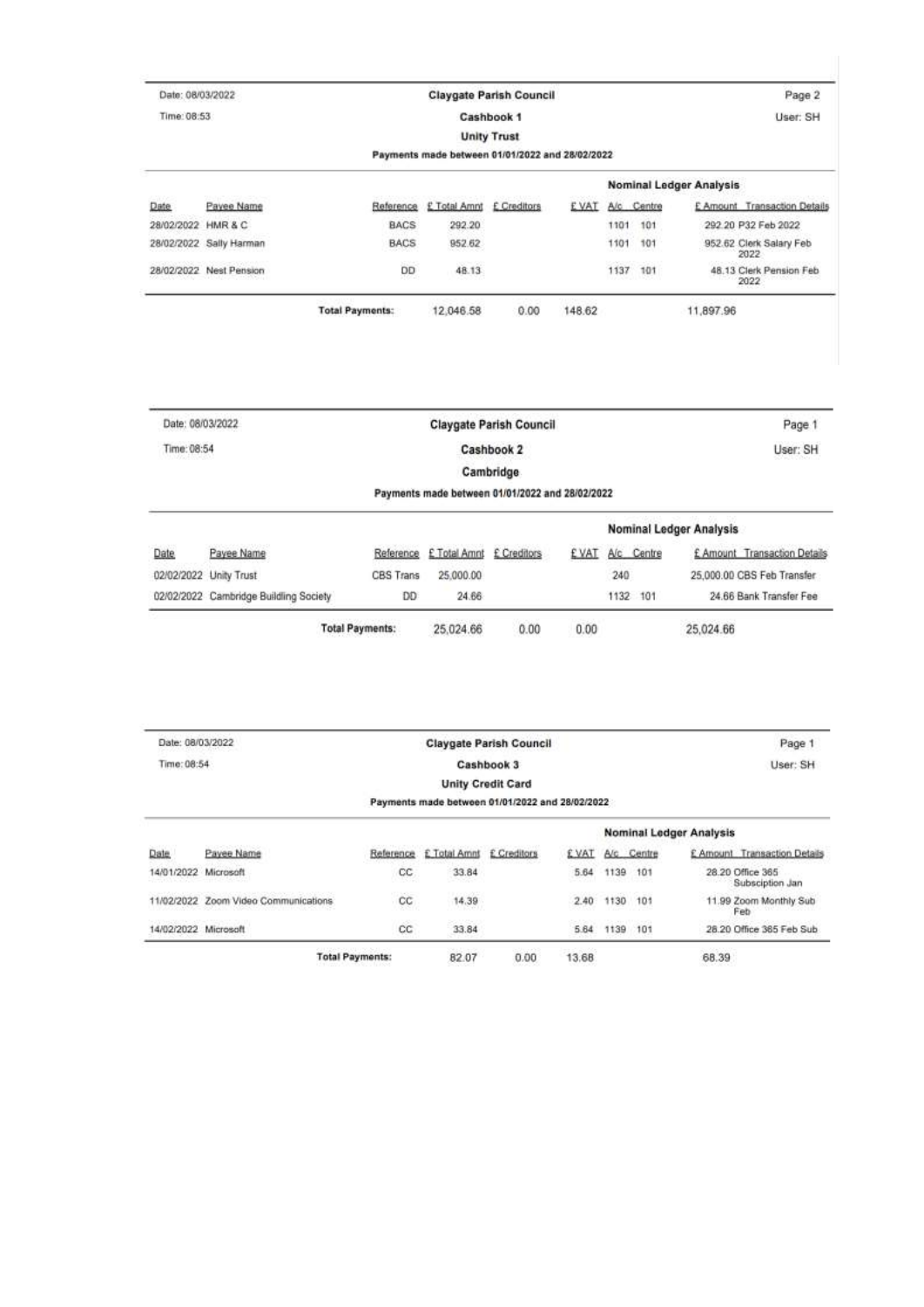## APPENDIX F - INCOME AND EXPEDNITURE

08/03/2022 08:50

Claygate Parish Council

Page 1

#### Detailed Income & Expenditure by Budget Heading 28/02/2022

**Committee Report** 

|      |                                             | Actual Year<br>To Date | Current<br>Annual Bud | Variance  | Committed<br>Annual Total Expenditure | Funds<br>Available | % Spent          | Transfer<br>to/from EMR |
|------|---------------------------------------------|------------------------|-----------------------|-----------|---------------------------------------|--------------------|------------------|-------------------------|
|      | <b>General Administration</b>               |                        |                       |           |                                       |                    |                  |                         |
| 101  | General Expenditure                         |                        |                       |           |                                       |                    |                  |                         |
|      | 1176 Precept Received                       | 49.073                 | 49.073                | o         |                                       |                    | 100.0%           |                         |
|      | 1177 Precept grant                          | 2,760                  | 2.730                 | (30)      |                                       |                    | 101.1%           |                         |
|      | 1190 Interest Received                      | 207                    | 75                    | (132)     |                                       |                    | 276.3%           |                         |
|      | 1191 CIL Monies                             | 20.787                 | 0                     | (20.787)  |                                       |                    | 0.0%             | 20.787                  |
|      | 1192 FOI Request - Refund by Reques         | 58                     | 0                     | (58)      |                                       |                    | 0.0%             |                         |
|      | General Expenditure :- Income               | 72,885                 | 51,878                | (21, 007) |                                       |                    | 140.5%           | 20,787                  |
|      | 1101 Salaries and Ers Ni                    | 14.025                 | 15.020                | 995       |                                       | 995                | 93.4%            |                         |
|      | 1102 Accomodation                           | 162                    | 216                   | 54        |                                       | 54                 | 75.0%            |                         |
|      | 1103 Training                               | 440                    | 600                   | 160       |                                       | 160                | 73.3%            |                         |
|      | 1105 Office Supplies                        | 141                    | 500                   | 359       |                                       | 359                | 28.2%            |                         |
|      | 1106 Hall Hire                              | 874                    | 800                   | (74)      |                                       | (74)               | 109.3%           |                         |
|      | 1110 Telephone                              | 436                    | 500                   | 64        |                                       | 64                 | 87.3%            |                         |
|      | 1112 Audit                                  | 300                    | 450                   | 150       |                                       | 150                | 66.7%            |                         |
|      | 1115 Insurance                              | 426                    | 600                   | 174       |                                       | 174                | 70.9%            |                         |
|      | 1120 Subscriptions                          | 3,118                  | 3,190                 | 72        |                                       | 72                 | 97.7%            |                         |
|      | 1128 Equipment                              | Ű                      | 450                   | 450       |                                       | 450                | 0.0%             |                         |
|      | 1130 Misc Admin Expenses                    | 903                    | 800                   | (103)     |                                       | (103)              | 112.9%           |                         |
|      | 1132 Bank Charges                           | 100                    | 108                   | 8         |                                       | 8                  | 92.4%            |                         |
|      | 1136 Chairmans Allowance                    | 25                     | 100                   | 75        |                                       | 75                 | 25.0%            |                         |
|      | 1137 Pension                                | 551                    | 200                   | (351)     |                                       | (351)              | 275.3%           |                         |
|      | 1139 GDPR Compliance                        | 345                    | 500                   | 155       |                                       | 155                | 69.0%            |                         |
|      | General Expenditure :- Indirect Expenditure | 21,846                 | 24.034                | 2.188     | $\circ$                               | 2.188              | 90.9%            | $\circ$                 |
|      | Net Income over Expenditure                 | 51.040                 | 27,844                | (23, 196) |                                       |                    |                  |                         |
| 6001 | less Transfer to EMR                        | 20.787                 |                       |           |                                       |                    |                  |                         |
|      | Movement to/(from) Gen Reserve              | 30,252                 |                       |           |                                       |                    |                  |                         |
| 103  | Other Grants                                |                        |                       |           |                                       |                    |                  |                         |
|      | 1302 Youth                                  | ö                      | 500                   | 500       |                                       | 500                | 0.0%             |                         |
|      | 1304 Christmas lights event                 | 360                    | 500                   | 140       |                                       | 140                | 72.0%            |                         |
|      | 1306 Other Grants                           | 60.905                 | 2,750                 | (58.155)  |                                       |                    | (58.155) 2214.7% | 50.525                  |
|      | Other Grants :- Indirect Expenditure        | 61.265                 | 3,750                 | (57.515)  | $\mathbf{0}$                          |                    | (57,515) 1633.7% | 50.525                  |
|      | <b>Net Expenditure</b>                      | (61, 265)              | (3,750)               | 57,515    |                                       |                    |                  |                         |
| 6000 | plus Transfer from EMR                      | 50.525                 |                       |           |                                       |                    |                  |                         |
|      | Movement to/(from) Gen Reserve              | (10, 740)              |                       |           |                                       |                    |                  |                         |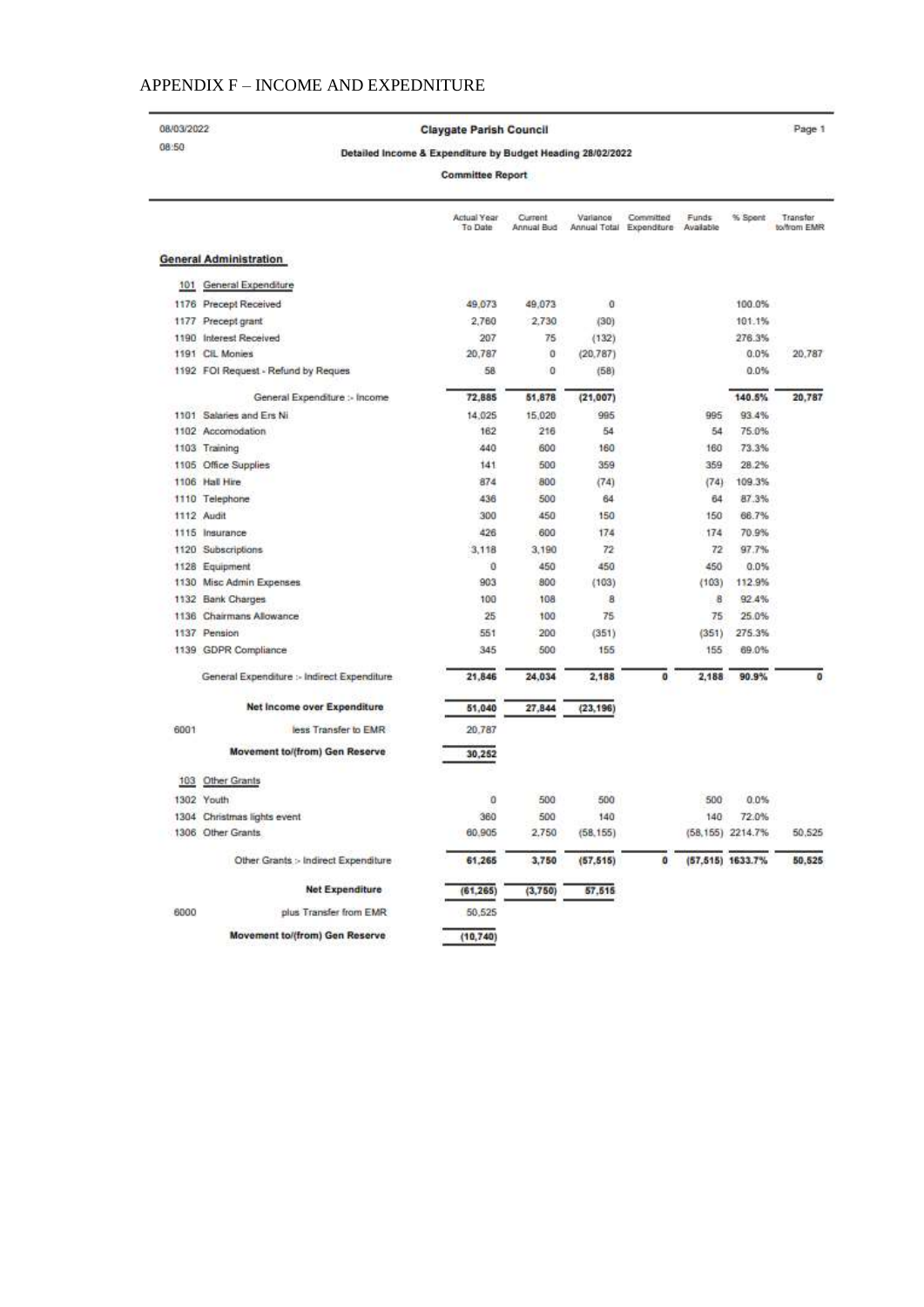#### **Claygate Parish Council**

Page 2

Detailed Income & Expenditure by Budget Heading 28/02/2022

**Committee Report** 

|                 |                                         | Actual Year<br>To Date | Current<br>Annual Bud | Variance  | Committed<br>Annual Total Expenditure | Funds<br>Available | % Spent | Transfer<br>to/from EMR |
|-----------------|-----------------------------------------|------------------------|-----------------------|-----------|---------------------------------------|--------------------|---------|-------------------------|
|                 | 104 Public Projects                     |                        |                       |           |                                       |                    |         |                         |
|                 | 1401 Public Projects                    | 3,167                  | 2,684                 | (483)     |                                       | (483)              | 118.0%  |                         |
|                 | Public Projects :- Indirect Expenditure | 3,167                  | 2,684                 | (483)     | $\bf o$                               | (483)              | 118.0%  | $\circ$                 |
|                 | <b>Net Expenditure</b>                  | (3, 167)               | (2,684)               | 483       |                                       |                    |         |                         |
|                 | 601 Communications                      |                        |                       |           |                                       |                    |         |                         |
|                 | 6101 Printing & Design                  | 2.150                  | 5.000                 | 2,850     |                                       | 2,850              | 43.0%   |                         |
|                 | 6102 Website                            | 580                    | 1,000                 | 440       |                                       | 440                | 56.0%   |                         |
|                 | 6105 Publicity                          | ű                      | 500                   | 500       |                                       | 500                | 0.0%    |                         |
|                 | Communications :- Indirect Expenditure  | 2,710                  | 6,500                 | 3,790     | O                                     | 3,790              | 41.7%   | $\bf{0}$                |
|                 | <b>Net Expenditure</b>                  | (2,710)                | (6, 500)              | (3,790)   |                                       |                    |         |                         |
|                 | General Administration :- Income        | 72,885                 | 51,878                | (21, 007) |                                       |                    | 140.5%  |                         |
|                 | Expenditure                             | 88,987                 | 36.968                | (52, 019) | O                                     | (52.019)           | 240.7%  |                         |
|                 | Net Income over Expenditure             | (16, 102)              | 14,910                | 31.012    |                                       |                    |         |                         |
|                 | plus Transfer from EMR                  | 50,525                 |                       |           |                                       |                    |         |                         |
|                 | less Transfer to EMR                    | 20,787                 |                       |           |                                       |                    |         |                         |
|                 | Movement to/(from) Gen Reserve          | 13,636                 |                       |           |                                       |                    |         |                         |
| <b>Highways</b> |                                         |                        |                       |           |                                       |                    |         |                         |
|                 | 201 Highways                            |                        |                       |           |                                       |                    |         |                         |
|                 | 2102 Footpaths                          | ű                      | 250                   | 250       |                                       | 250                | $0.0\%$ |                         |
|                 | 2104 Grit bins & winter wardens         | ō                      | 100                   | 100       |                                       | 100                | 0.0%    |                         |
|                 | 2105 Highway Trees                      | 75                     | 500                   | 425       |                                       | 425                | 15.0%   |                         |
|                 | 2107 Bus shelter                        | ū                      | 250                   | 250       |                                       | 250                | 0.0%    |                         |
|                 | 2110 Bridleways                         | ű                      | 1,500                 | 1,500     |                                       | 1,500              | 0.0%    |                         |
|                 | Highways :- Indirect Expenditure        | 75                     | 2,600                 | 2,525     | $\ddot{\mathbf{0}}$                   | 2,525              | 2.9%    | $\mathbf{0}$            |
|                 | <b>Net Expenditure</b>                  | (75)                   | (2,600)               | (2, 625)  |                                       |                    |         |                         |
|                 | Highways :- Income                      | o                      | o                     | o         |                                       |                    | $0.0\%$ |                         |
|                 | Expenditure                             | 75                     | 2,600                 | 2,525     | o                                     | 2.525              | 2.9%    |                         |
|                 | Movement to/(from) Gen Reserve          | (78)                   |                       |           |                                       |                    |         |                         |

Environment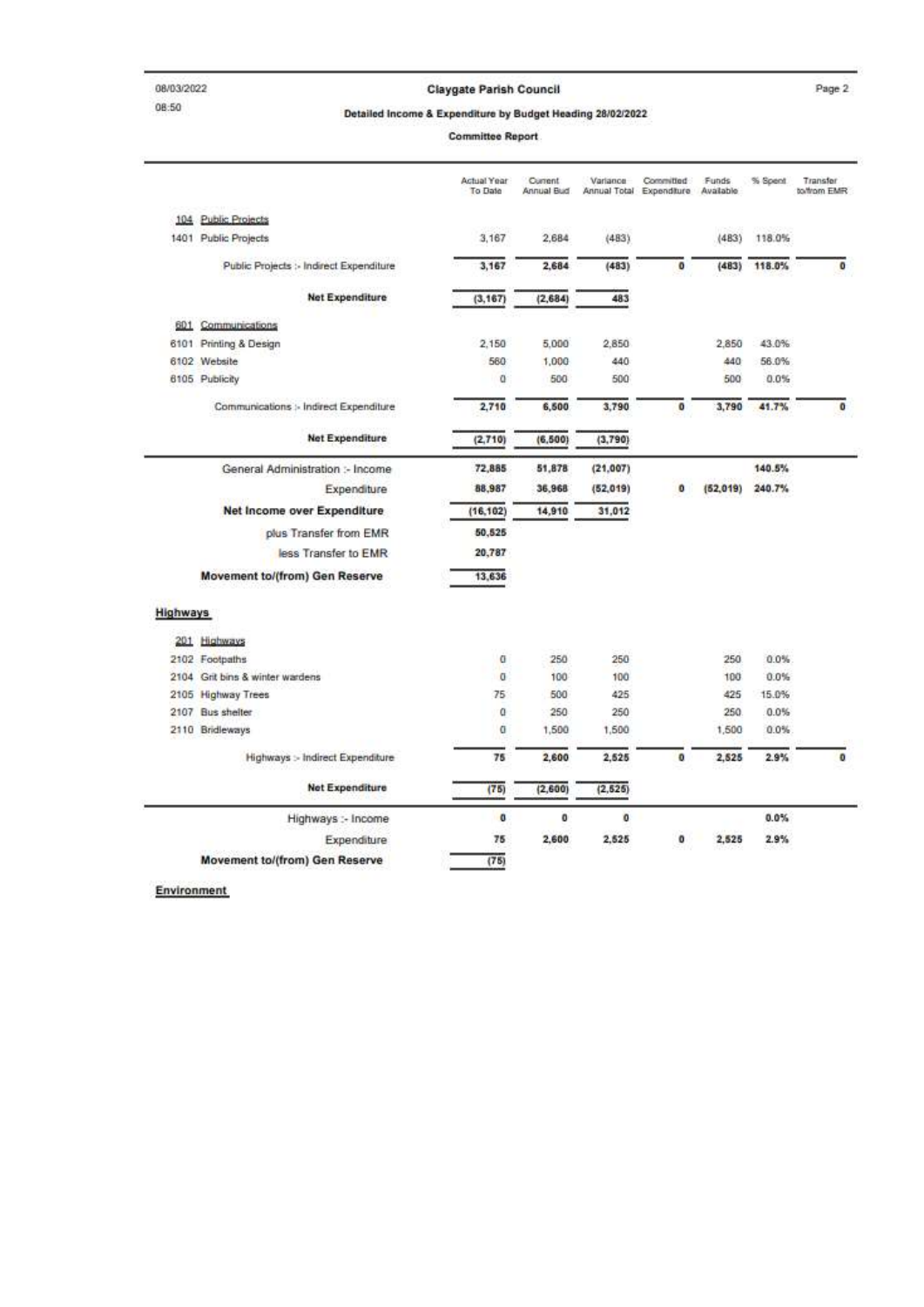08/03/2022 08:50

#### **Claygate Parish Council**

Page 3

Detailed Income & Expenditure by Budget Heading 28/02/2022

**Committee Report** 

|          |                                     | Actual Year<br>To Date | Current<br>Annual Bud | Variance  | Committed<br>Annual Total Expenditure | Funds<br>Available | % Spent | <b>Transfer</b><br>to/from EMR |
|----------|-------------------------------------|------------------------|-----------------------|-----------|---------------------------------------|--------------------|---------|--------------------------------|
|          | 301 Environment                     |                        |                       |           |                                       |                    |         |                                |
|          | 3103 HGS -grant EBC                 | 4.151                  | 4.090                 | (61)      |                                       |                    | 101.5%  |                                |
|          | Environment :- Income               | 4.151                  | 4,090                 | (61)      |                                       |                    | 101.5%  | o                              |
|          | 3101 General Environment            | ū                      | 500                   | 500       |                                       | 500                | 0.0%    |                                |
|          | 3102 HGS maintenance                | 5,902                  | 7,200                 | 1,298     |                                       | 1,298              | 82.0%   |                                |
|          | 3104 HGS Projects                   | 350                    | 1.000                 | 650       |                                       | 650                | 35.0%   |                                |
|          | 3106 Hanging Baskets                | ö                      | 3.200                 | 3,200     |                                       | 3,200              | 0.0%    |                                |
|          | Environment :- Indirect Expenditure | 6.252                  | 11,900                | 5,648     | ۰                                     | 5,648              | 52.5%   | ۰                              |
|          | Net Income over Expenditure         | (2, 101)               | (7, 810)              | (5,709)   |                                       |                    |         |                                |
|          | Environment :- Income               | 4,151                  | 4.090                 | (61)      |                                       |                    | 101.5%  |                                |
|          | Expenditure                         | 6.252                  | 11,900                | 5,648     | ō                                     | 5,648              | 52.5%   |                                |
|          | Movement to/(from) Gen Reserve      | (2, 101)               |                       |           |                                       |                    |         |                                |
| Planning |                                     |                        |                       |           |                                       |                    |         |                                |
|          | 401 Planning                        |                        |                       |           |                                       |                    |         |                                |
|          | 4102 Planning documents             | ū                      | 4,500                 | 4,500     |                                       | 4,500              | $0.0\%$ |                                |
|          | Planning :- Indirect Expenditure    | ٥                      | 4,500                 | 4,500     | o                                     | 4,500              | $0.0\%$ | ٥                              |
|          | Net Expenditure                     | Ó                      | (4, 600)              | (4, 500)  |                                       |                    |         |                                |
|          | Planning :- Income                  | o                      | o                     | 0         |                                       |                    | 0.0%    |                                |
|          | Expenditure                         | ٥                      | 4,500                 | 4,500     | O                                     | 4,500              | 0.0%    |                                |
|          | Movement to/(from) Gen Reserve      | 0                      |                       |           |                                       |                    |         |                                |
|          | Grand Totals:- Income               | 77.036                 | 55.968                | (21, 068) |                                       |                    | 137.6%  |                                |
|          | <b>Expenditure</b>                  | 95,314                 | 55,968                | (39, 346) | O                                     | (39, 346)          | 170.3%  |                                |
|          |                                     |                        |                       |           |                                       |                    |         |                                |
|          | Net Income over Expenditure         | (18, 278)              | $^{\circ}$            | 18,278    |                                       |                    |         |                                |
|          | plus Transfer from EMR              | 50.525                 |                       |           |                                       |                    |         |                                |
|          | less Transfer to EMR                | 20,787                 |                       |           |                                       |                    |         |                                |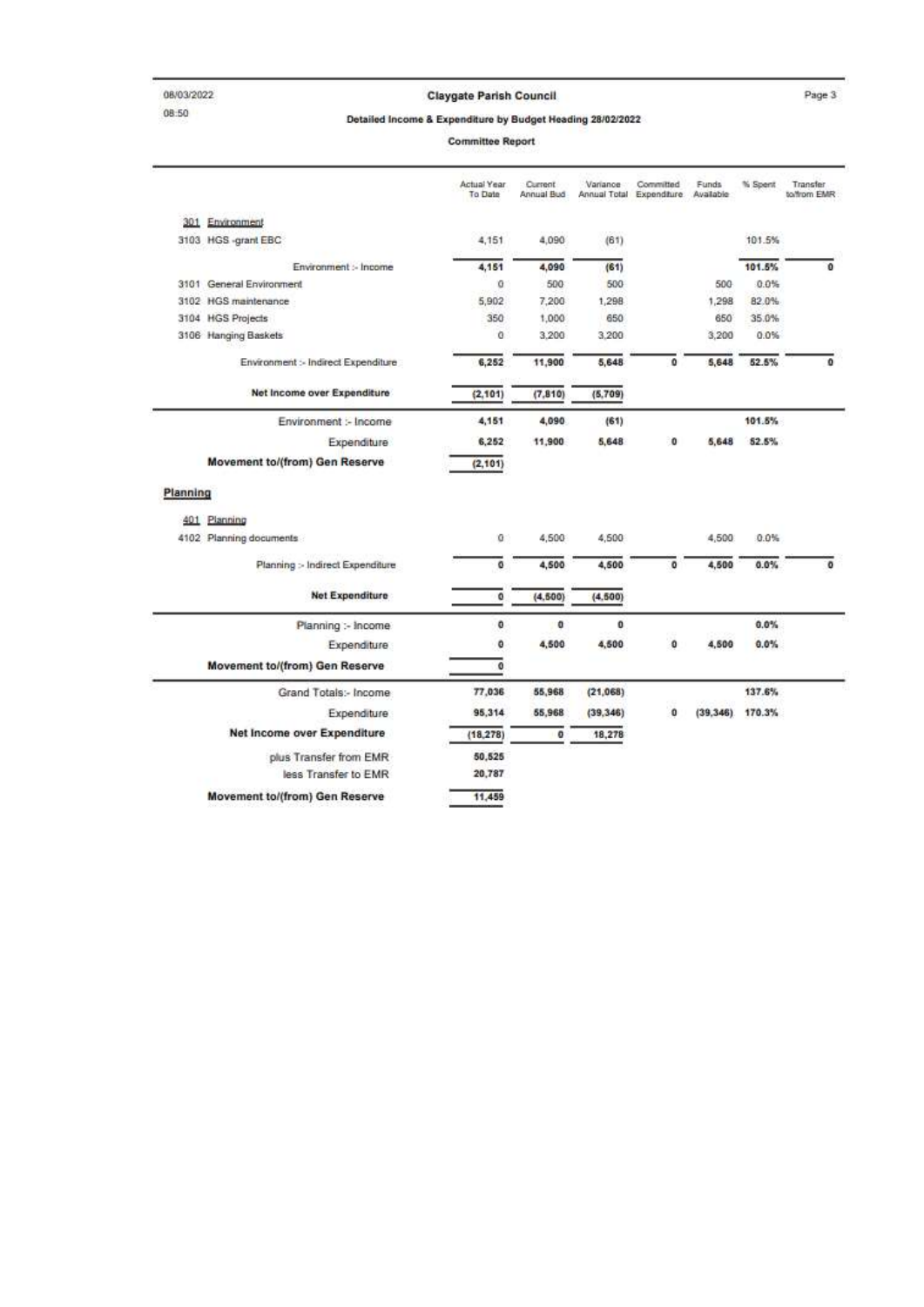## **APPENDIX G**

## **Planning Committee Remit**

The Claygate Parish Council Planning Committee [CPC PC], comprising Councillors and co-opted members, meets regularly – on behalf of CPC - to consider planning matters affecting the village. The bulk of these are Planning Applications made to Elmbridge Borough Council [EBC]. The Applications to be reviewed at each meeting can be found in the pre-published agendas on our website and details of those Applications can be viewed at [www.elmbridge.gov.uk/planning](http://www.elmbridge.gov.uk/planning) .

## **A. Responsibilities**

- 1. Commenting on relevant planning guidelines and legislation
- 2. Obtaining professional support on planning matters when deemed necessary
- 3. Commenting on Planning Applications
- 4. Commenting on Applications under The Licensing Act 2003
- 5. Commenting on Applications under The Gambling Act 2005

## **B. Relationship with the Planning Authority [Elmbridge Borough Council]**

- 1. CPC has no power to grant, or refuse, an Application for planning permission. These powers reside with EBC.
- 2. CPC is a statutory consultee for all Applications made for properties in Claygate to EBC. As such, it has the right to have its views considered by EBC.

In the event that the Parish Council objects to the application, Elmbridge Borough Council will send the application to either East Area Planning Sub-Committee or Planning Committee for consideration depending on the number of objections and size of development.

- **C. Policies**
- **1. Green Belt & Open Spaces** CPC will object to any reduction in the designated Green Belt and to any proposed development that detracts from its amenity value. It will ensure that the existing and potential open spaces and greens within the village are protected.
- **2. Trees** CPC attaches importance to the preservation of trees of significant amenity value, both on private land and the highway. It will press for the granting of Tree Preservation Orders in appropriate circumstances. It will consider the advice of its Tree Wardens on any planning application affecting trees.
- **3. New Housing** CPC recognises the pressure for housing development. However, it expects EBC to exercise effective control over the type and density of such development, and to implement design guide standards in order to avoid incongruous housing development.

In particular: -

- a. It is important that all types of housing are catered for.
- b. There will be a presumption against the demolition of character houses throughout the village, not only in Conservation Areas [CA's]
- c. New development should be in harmony with its immediate environment in terms of street scene, scale, type, number of storeys, roof heights, architecture and garden size. The size of rear gardens should adhere to the EBC Design Guide Standard. In considering applications for residential development, CPC will expect EBC to be satisfied that the proposed development, on its own or in combination with others, would not place unacceptable pressure on local infrastructure and services such as schools, medical services, and highways. Where development occurs EBC must ensure that appropriate funding is raised through Community Infrastructure Levy [CIL] or otherwise to augment existing services and are committed to release such funding as raised in the Claygate area twice yearly directly to CPC.
- **4. Conservation Areas [CA's]** CPC will look critically at all proposed development and change of use in the CA's. The sympathetic use of materials and design will be required.
- **5. Small Works** Applications for small works on domestic properties, outside the CA's, will not normally be opposed. But they should ensure that there is no adverse impact on the street-scene or the issues of concern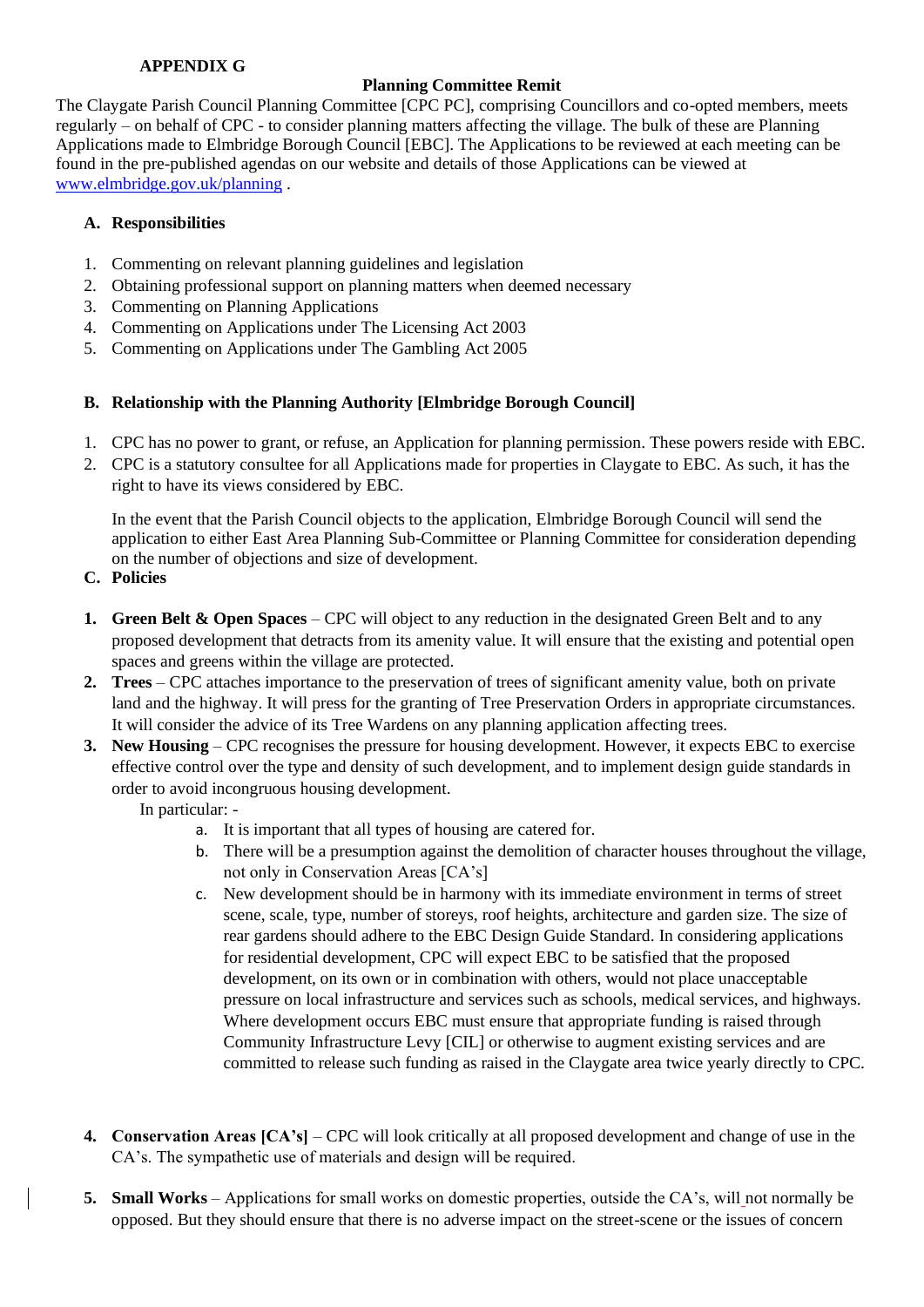described in this remit. The impact on the amenity of neighbours will usually be left to EBC, whose attention may be drawn to the relevant rules.

- **6. Backland Development** CPC will look critically at any proposals for backland development. It will seek to ensure that such proposals are integrated with existing development and do not detract from the appearance and character of the surrounding area.
- **7. Boundaries to Properties** CPC, when considering applications, will pay due attention to proposals for hedges, walls, fencing and gates. It will seek to ensure that these are in keeping with the character of the area. CPC is in principle to gated developments.
- **8. Traffic & Transport** CPC, in considering applications, will assess the likely effect on the volume and nature of traffic in the vicinity, the implications for parking and the access to public transport.
- **9. Commercial** Applications will be viewed with regard to their benefit to the community, quality of design and visual impact on the area.

## **D. Procedures & Protocols**

**1. Notices & Representations** – CPC posts the agenda of each meeting on the Parish noticeboard. This references EBC's Weekly List of Applications Validated which are to be discussed at the meeting. The Weekly List can be found using this link –

[http://emaps.elmbridge.gov.uk/ebc\\_planning.aspx?requesttype=parseTemplate&template=WeeklyListAV](http://emaps.elmbridge.gov.uk/ebc_planning.aspx?requesttype=parseTemplate&template=WeeklyListAVTab.tmplt) [Tab.tmplt](http://emaps.elmbridge.gov.uk/ebc_planning.aspx?requesttype=parseTemplate&template=WeeklyListAVTab.tmplt)

**2. Contacts with Developers & Applicants** – except in respect of applications for tree works, Parish Councillors will not normally speak to people regarding Planning Permission. Should such contact arise unavoidably, discussions shall be limited to procedural matters and avoid considering the merit of the application. In such a case, a note will be made of the contact and reported to the next meeting of the CPC PC.

If an interested party wishes to talk to a Parish Councillor prior to an application being heard at a CPC PC meeting this must be done by appointment with the Clerk. It should be immediately prior to a CPC PC meeting, with a minimum of 2 Parish Councillors and the Parish Clerk present and a record taken of the discussion included in the Minutes.

Records of such meetings with interested parties should be agreed with the Applicant if at all possible.

- **3. Councillors' Own Applications** Councillors' own personal applications will be discussed at CPC PC meetings. The Councillor whose application it is must adhere to Standing Orders and the Code of Conduct and withdraw from the meeting when it is considering a matter in which he/she has a disclosable pecuniary interest unless he/she has been granted a dispensation. Consideration of the matter begins when the agenda item is moved and includes any public representations and discussions relating to the planning application concerned and/or a vote.
- **4. Councillors & Public Meetings**  Councillors may attend publicly advertised open meetings about applications and proposed applications but should not enter into any discussion unless arranged as above.
- **5. Member of the Public at CPC PC Meetings** if a member of the public wishes to make representation at a CPC PC meeting, this must be done in accordance with Standing Orders and the Planning Process and Public Speaking Guidance. Members of the public who make arrangements prior to a meeting will be given priority on the meeting agenda.

## **E. Licensing Act 2003**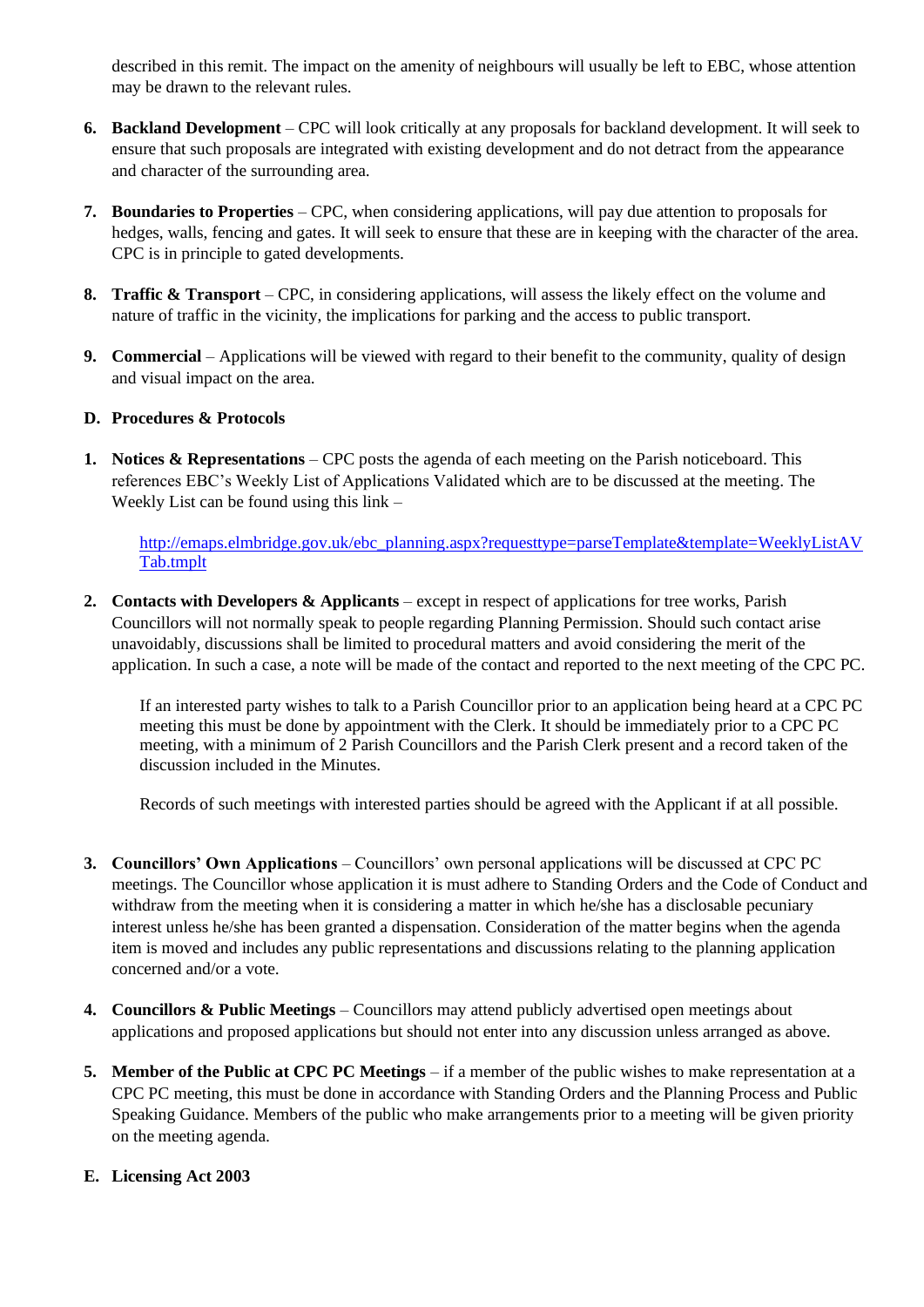CPC will consider applications that could affect Claygate relating to the retail sale of alcohol, the supply of alcohol in clubs, the provision of regulated entertainment, late night refreshment and street trading and, if appropriate, make representation to EBC.

## **F. Gambling Act 2005**

CPC will consider all applications that could affect Claygate relating to the operation or premises for the purposes of gambling and, if appropriate, make representation to EBC. In line with EBC policy, CPC will oppose any applications for casinos.

## **G. Organisation**

The quorum of this Committee is 3 Councillors in accordance with Standing Orders. To prevent the attendance of Councillors falling below the quorate number, it may be necessary to call upon the services of a Councillor not on the CPC PC to attend and vote at a meeting.

This may be achieved in the following ways: -

- 1. The attendance of the CPC Chairman or Vice-Chairman who are ex-officio members.
- 2. The attendance of a substitute Councillor who will be invited by the Chairman of the CPC PC to attend the meeting in question, and for that meeting and that meeting only, will have voting rights.

| Amended                   | January 2019     |
|---------------------------|------------------|
| Amended                   | July 2019        |
| Amended                   | August 2020      |
| Web Accessibility Checked | September 2020   |
| Amended                   | December 2020    |
| Amended                   | <i>July</i> 2021 |
| Amended                   | January 2022     |

## **Appendix J– Planning Committee Report – CPC, 10/03/2022**

## **1. The LOCAL PLAN [LP]**

Following EBC's abandonment of what one might have called "the January schedule", the current position [at the time of writing], is that we are expecting release of the draft LP c. March  $9<sup>th</sup>$  as a paper for an EBC Cabinet meeting on March  $16<sup>th</sup>$ , followed by a Special EB Council on March  $22<sup>nd</sup>$ .

In the normal course of events, Philippa Jarvis has advised [and Kim Tagliarini has stated], that, following approval of the DLP by Council, a formal Publication Date would be determined, following which there would be a 6 week period for interested parties to submit representations as to the proper preparation of the plan.

Kim T told us, in our Feb  $25<sup>th</sup>$  Zoom meeting, that this 6 week period, due to the coming Borough elections, will be sometime "in the summer".

**NB:** Depending on the situation at the time of the CPC meeting, Councillors might feel it wise to spend some time discussing the possible timing of the public meeting to which we are committed.

## **2. 5G Deployment to Claygate**

The Planning Committee is aware that the deployment of 5G hardware is something which arouses considerable feeling in communities. [NB: Planning Application 2021/2336 Prior Notification, Bridle Road, Claygate now has 67 letters of objection; in Sunbury, recently, there was a placard- and banner-waving street demonstration by residents].

We have made the assumption, however, that the majority of our residents will want, and will benefit from, 5G, so have been following a path attempting to minimise the amount of hardware which the tech companies will deploy in Claygate and thereby to reduce the degree of feelings aroused.

## **Key Events have been/are: -**

- a. **Jan 6th** GB writes to KT asking EBC to arrange a meeting of EBC, tech companies, & CPC PC
- b. **Jan 21st** her deputy, PF, replied, effectively saying "No can help, you're on your own", though offering to attend any such meeting we might be able to convene ourselves.
- c. **Jan 21st** GB telecon with PF, expressing disappointment and stating it will be on the agenda of the Feb 25th Zoom call
- d. **Jan 27th** PF mails Mobile UK [the relevant trade association] under this heading "Elmbridge Borough Council - How to encourage positive engagement with all operators"